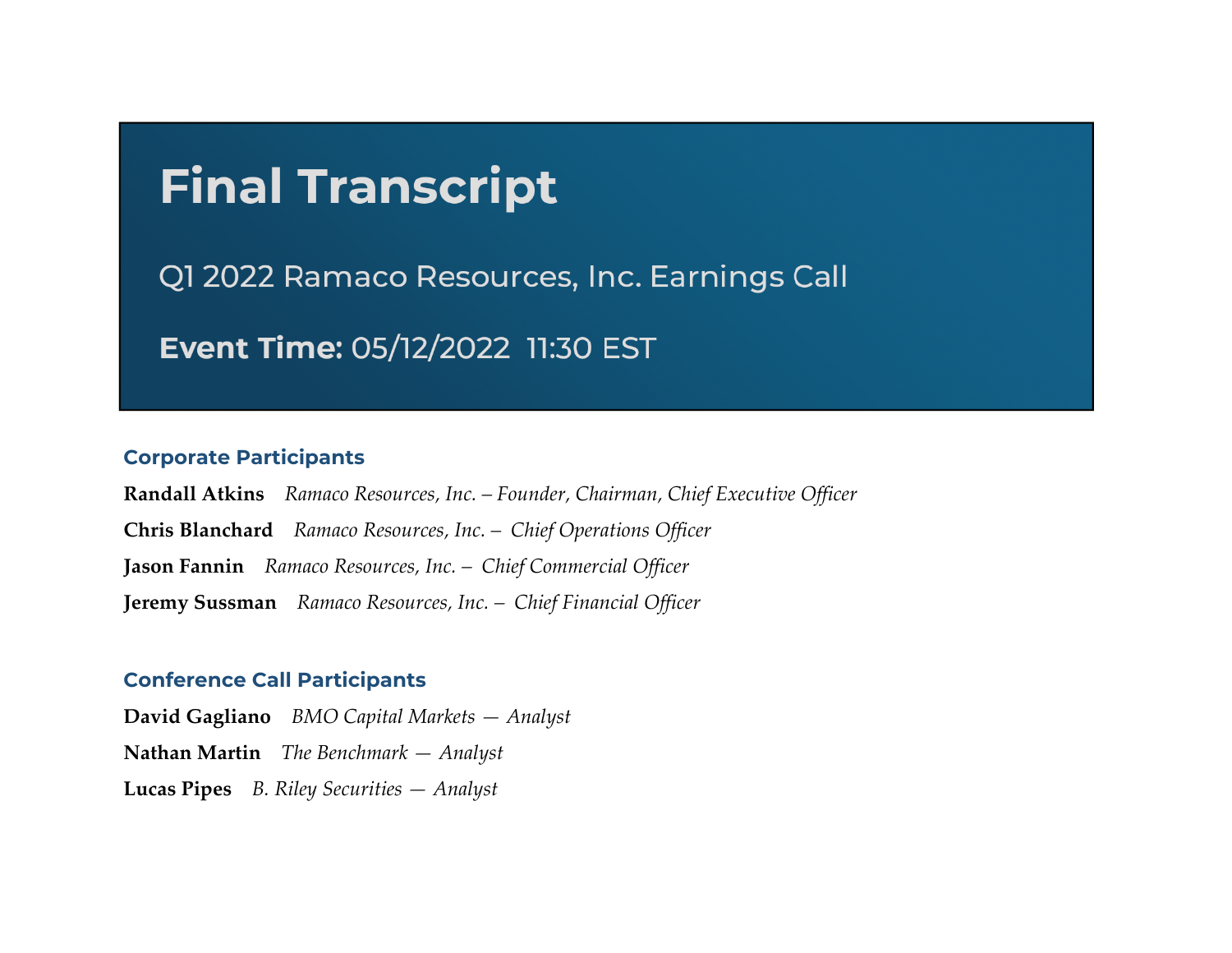#### **Presentation**

#### **Operator**

Ladies and gentlemen, welcome to the Ramaco Resources, Inc. First Quarter 2022 Earnings Conference Call.

#### *[Operator instructions]*

I would now like to turn the conference over to your host, Mr. Jeremy Sussman, Chief Financial Officer. Sir, please go ahead.

#### **Jeremy R. Sussman — Chief Financial Officer**

Thank you. On behalf of Ramaco Resources, I'd like to welcome all of you to our First Quarter 2022 Earnings Conference Call. With me this morning is Randy Atkins, our Chairman and CEO; Chris Blanchard, our Chief Operating Officer; and Jason Fannin, our Chief Commercial Officer.

Before we start, I'd like to share our normal cautionary statement. Certain items discussed on today's call constitute forward-looking statements within the meaning of the Private Securities Litigation Reform Act of 1995. These forward-looking statements represent Ramaco's expectations concerning future events. These statements are subject to risks, uncertainties and other factors, many of which are outside of Ramaco's control, which could cause actual results to differ materially from the results discussed in the forward-looking statements.

Any forward-looking statement speaks only as of the date on which it is made, and except as required by law, Ramaco does not undertake any obligation to update or revise any forward-looking statements, whether as a result of new information, future events or otherwise.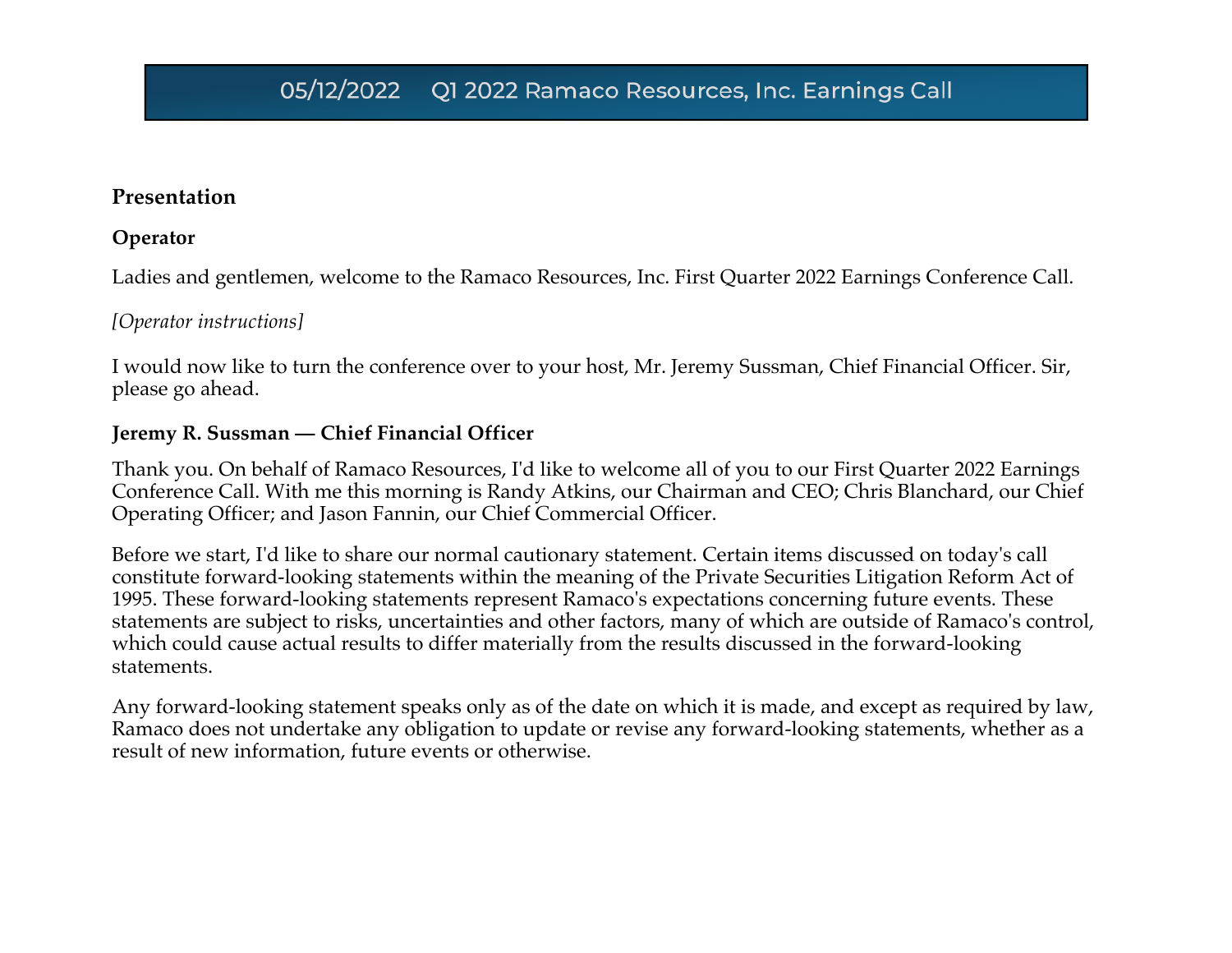I'd also like to remind you that you can find a reconciliation of the non-GAAP financial measures that we plan to discuss today in our press release. Lastly, I'd encourage everyone on this call to go on to our website, ramacoresources.com, and download today's investor presentation under the Events Calendar.

With that said, let me introduce our Chairman and CEO, Randy Atkins.

#### **Randall W. Atkins — Founder, Chairman, and Chief Executive Officer**

Thank you, Jeremy. As always, we look forward to discussing our Q1 results and some updates with everyone. These are indeed pleasant days to be in the met coal business as long as you can dial out the noise from the stock market. Despite the backdrop of the immediate market turmoil, our quarterly earnings were a record. Indeed, we generated more net income in Q1 than for the entire year of 2021. To those concerned about any miss from consensus estimates, we will address that head on with this call.

As of today, we have sold 2.4 million tons or about 70% of our 2022 sales. This assures us another record year. We still have 30% of remaining production, or over 1 million tons left to sell, basically at index prices and into export markets.

To address results, Q1 EBITDA of \$64 million, was not only a record quarter, but it was a double of our Q4 2021 earnings. Like every other coal producer, last quarter was a – quality, based on substandard rail service. We were only able to load about 80% of planned shipments. The vast majority of the missed shipments were higherpriced export index price business. Had we been able to load on schedule as contracted that would have translated to an additional \$23 million of EBITDA, these deferred earnings, so to speak, will now slip into future quarters.

So far, in 2022, of our 2.4 million tons of committed sales, roughly 90% have already shipped or have priced. These sales now translate into roughly \$330 million of EBITDA generated year-to-date, \$235 million of net income and roughly \$530 of earnings per share. For perspective, three months into the New Year, we now have greater than four times more EBITDA and almost six times more net income than we did for the entire year of 2021. Again, we still have roughly one-third of production left to sell to add to these figures.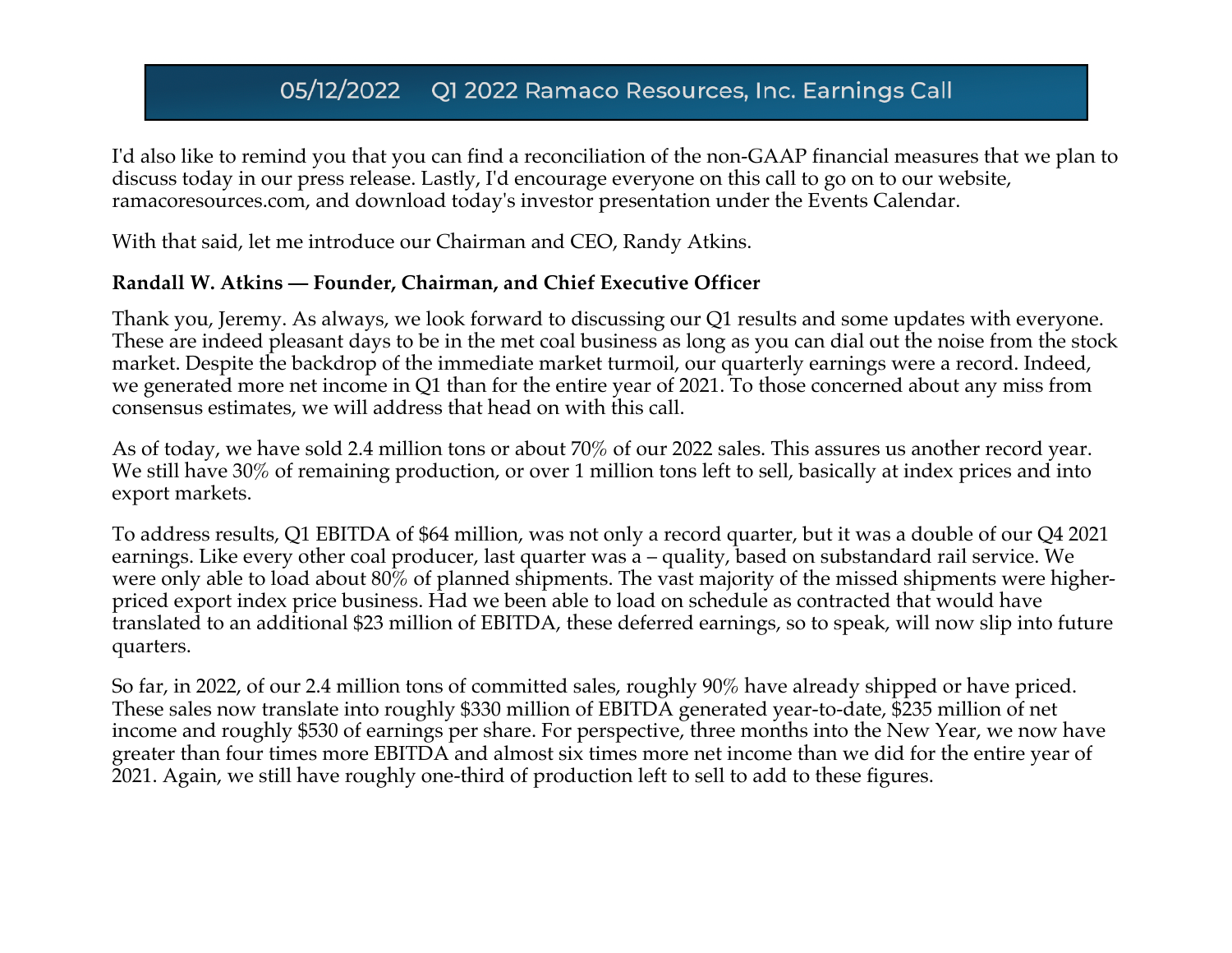So looking beyond Q1, we expect to have an extremely strong and again, record year on all fronts. The next three quarters of '22 promised to improve on Q1. We expect to increase the cadence of both production and market-based index sales in the second half. We will also recognize additional cost savings from both that increased production and royalty and sales expense reduction, which we'll talk about in a moment.

Our remaining open sales tons should primarily head into export markets, which, of course, still are at record index pricing levels. Spot index pricing levels for the Atlantic seaborne continue to hold well. Yesterday, low vol was at \$474 a ton. Indeed, our last low vol shipment printed at a premium of \$510 per ton with a \$400 per ton mine netback. We expect overall second half market conditions to remain strong.

The underlying rationale for this stronger for longer dynamic, we think will continue to persist for some extended period. The factors are, of course, very limited existing supply with no meaningful near-term new supply, continued strong demand, and now we stir in some looming disruptions in Q3 when Russian coal shipments into the EU finally stopped in August. We are successfully executing on all our announced production increases and now hope to hit 3.4 million tons this year. We also hope to bump this to at least 4 million tons or more in '23.

We are well along in adding our new prep plant processing capacity. Once increases at our Elk Creek and new Berwind plants are complete, this will push our nameplate capacity to 5.5 million tons and possibly more. As I have said before, we can think of no other public coal group, which is growing as fast, doubling current production, paying for from internal funds and simultaneously making meaningful shareholder returns of capital.

Indeed, this week, the Financial Times named us as the 303rd out of 500th fastest-growing companies in America. I, self-servingly mentioned that fact, because Tesla was ranked behind us at only 314. It's a very nice company to keep. We are also, of course, on this year to generate record levels of both free cash flow and cash buildup. This week, we announced our second regular base dividend. We also announced that we intend to register a new class of tracking stock, which is expected to receive a dividend based on the financial performance of the recently acquired assets of Ramaco Coal.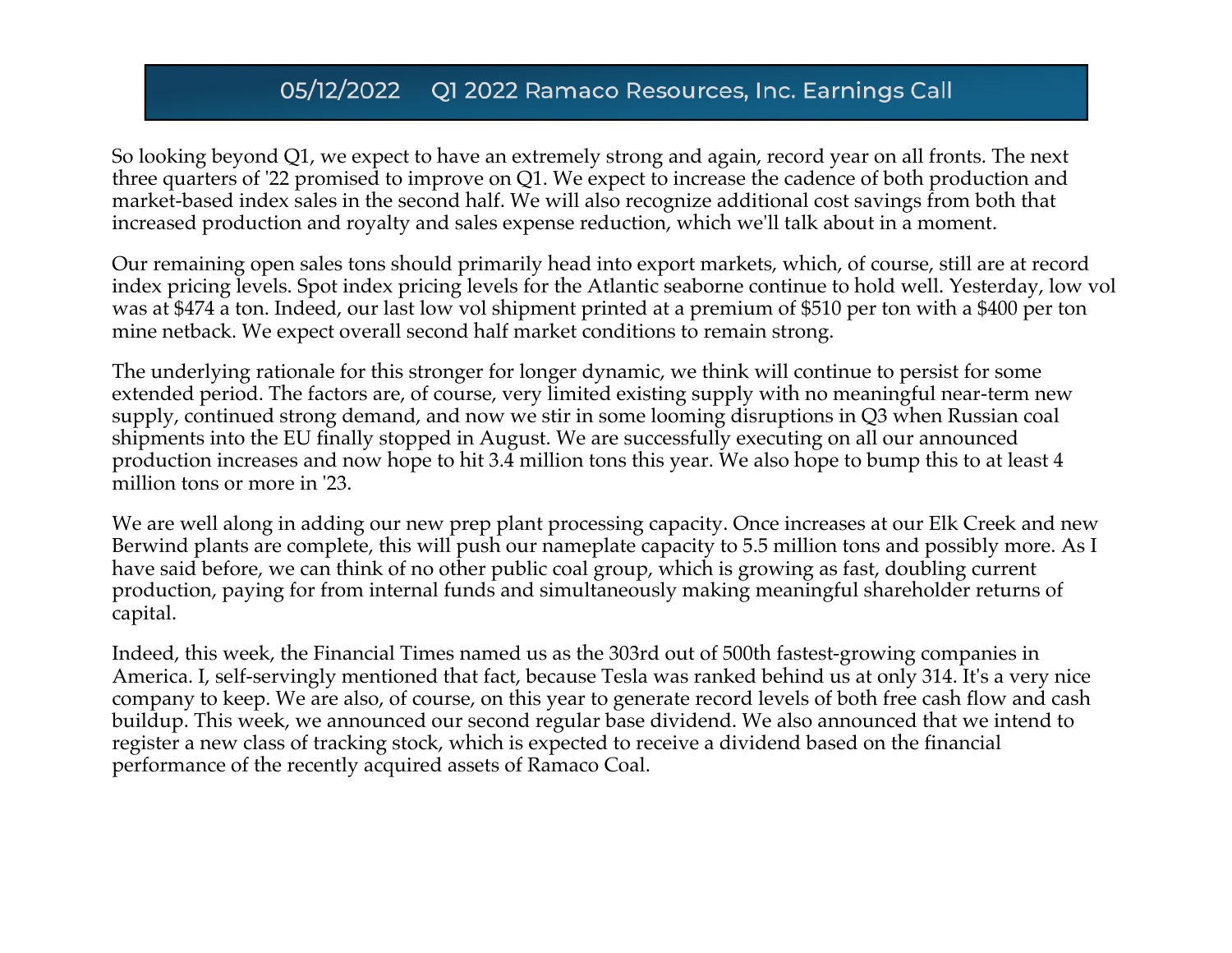We intend to refer to this new business line as core resources, signifying its focus on carbon ore and rare earth elements. Since we will be filing a registration statement on this new security, I unfortunately cannot discuss it in any detail beforehand. We also sent our first annual shareholder letter last month, which you might look at for some additional color.

In it, I expanded on the fact that, unfortunately, from the standpoint of the stock market, the coal industry has a Rodney Dangerfield. We don't get much respect to feel to it. When you look at both Ramaco and our peers, we all trade in an average EV multiple band of about two times consensus 2022 EBITDA. Even companies making massive special cash dividends and buybacks are trading for a fraction of the 5 times to 15 times EBITDA multiples of oil and gas, other energy groups, industrial or materials groups. And please do not get me started on commenting on multiples at rare earth element companies.

I can tend one reason for the industry's valuation of lethargy is that, the market does not deem that, there is any effective in game to our business. What I mean is that, the larger coal industry has not been able to articulate a vision of how to transition in a world, which penalizes anything that remotely looks like a greenhouse gas emitting business. This is unfortunately true whether you say you're in the met coal business, much less, if you say you're a thermal producer.

Almost 10 years ago, before it was either fashionable or we had even heard of the term ESG, we at Ramaco started looking at alternative uses of coal beyond combustion. I want to comment on this as a lead-in to our approach to our recent Ramaco coal purchase. We've been working for years with two of the national labs to develop some fascinating advanced carbon products and materials, which use coal as a precursor. We started to refer to coal used this way as carbon ore, and we have started to build what we also call a Carbon Valley for coal in Wyoming.

We've developed a large body of intellectual patent and licensing rights around these concepts. These advanced carbon products would basically allow for a much higher market price for coal as a base feedstock, because of the higher value of the end product. It could become a third leg of the stool, where coal or carbon ore, could be used for power, for steel, or in the future for carbon products and materials.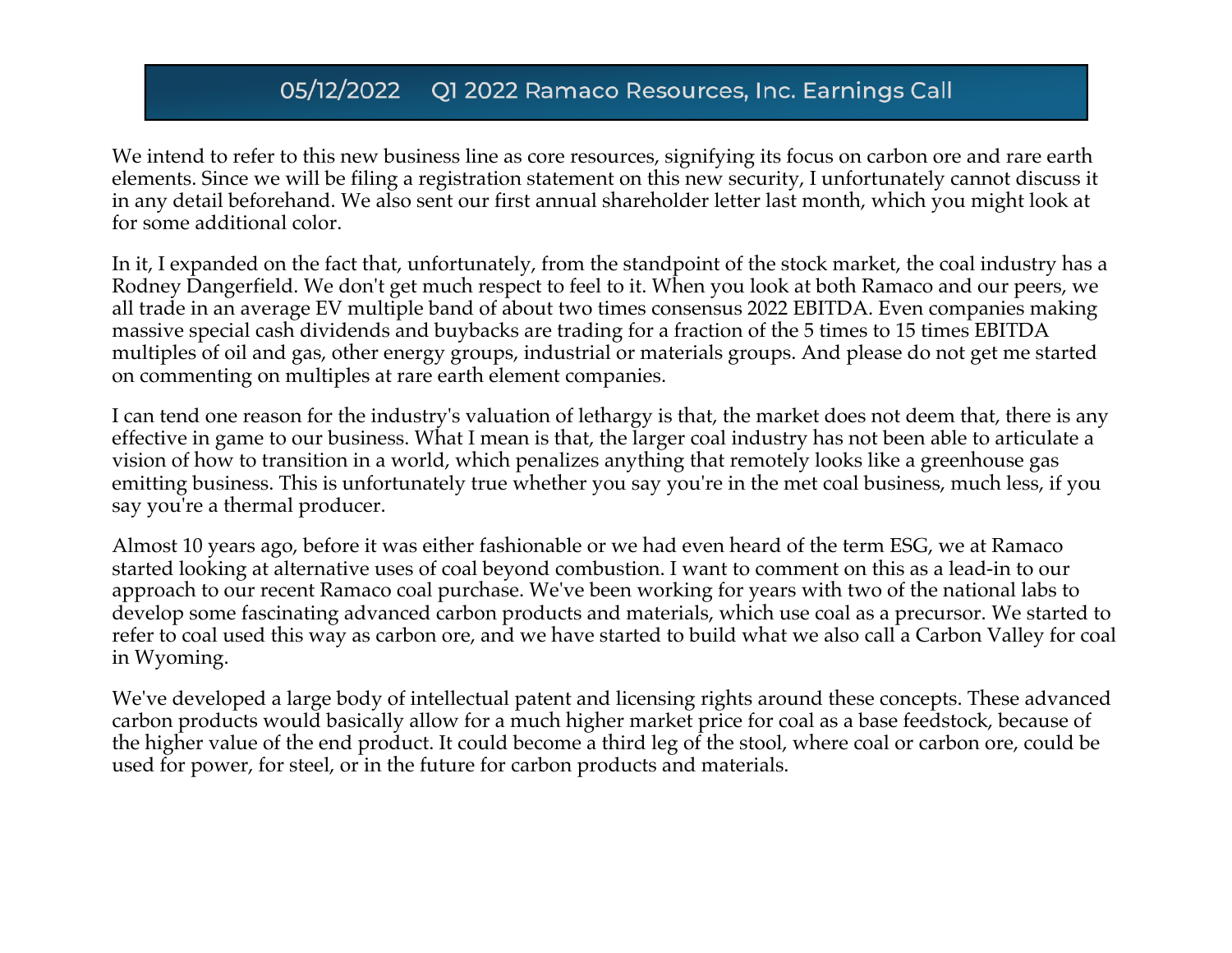We've also built over the last 10 years a sizable fee-owned met coal reserve portfolio, which we now mine in the East. It throws off annual royalty income that should grow to over \$20 million to \$25 million per year over the next 24 months at the forward curve, and it will continue for another 20 or more years. Since Ramaco Resources now owns those reserves, it will let us avoid that royalty cost.

Lastly, for several years, we have been doing reserve assessments of our Powder River Basin coal in partnership with the DOE's National Energy Technology Lab. We discovered about two years ago that we may be sitting on some very high concentrations of rare earth elements at our 500 million ton permitted Brook Mine in Wyoming. These are valuable medium and heavy quality REs. They are found in both our coal seams as well as the clay over and under burdens.

As we speak, we are currently doing an extensive coring analysis to determine a broader reserve assessment of both the extent and quantity of that reserve. We hope to have that assessment complete later this year.

Indeed, when you look at all of these new Ramaco coal assets, they can produce basic royalty-like income streams that are a lower risk form of passive income. These should trade more like a royalty security and therefore at substantially higher multiples and coal companies. We will continue to look at ways to unlock that value and provide it back to shareholders.

And speaking of dividends, I realize that this has been a busy quarter on dividend and buyback announcements from other coal groups. Unfortunately, they have received mixed reaction from the markets. As I said, at Ramaco, we are now on track to have our best year of cash generation, as you can calculate from the figures that I provided earlier.

We still intend to consider an increase in our basic dividend level later this year, probably in the fourth quarter. At that time, we will also consider possible share buybacks, especially if our stock is in a low valuation environment. In the meantime, in Q3, we expect to make a dividend of a percentage of the new tracking core resources shares post the registration of that stock.

Now with that, I'd like to turn the floor over to the rest of the team to dive into some more details on finances, operations and the market. So Jeremy, please run down our financial and some market metrics.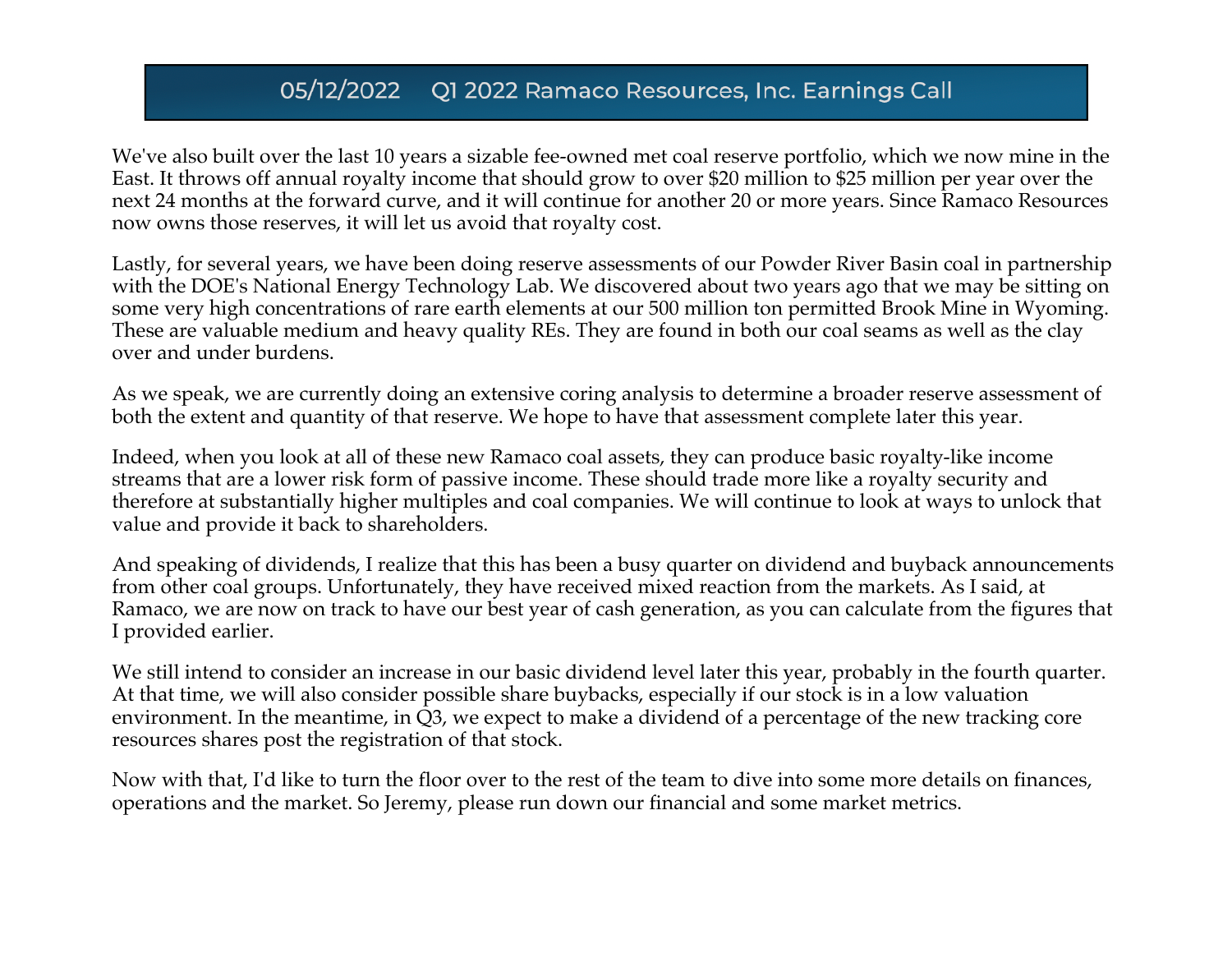#### **Jeremy R. Sussman — Chief Financial Officer**

Thank you, Randy. I'll start by going over our first quarter 2022 financial highlights. Adjusted EBITDA of \$64 million was our best quarter on record, up 103% from Q4 of \$32 million, which was our previous quarterly record.

Unfortunately, as Randy mentioned, the rail transportation issues that we flagged on our last earnings call, persisted throughout the first quarter, causing us to build almost 85,000 tons of inventory. Had we shipped that coal, Q1 adjusted EBITDA would have been over one-third higher or up an additional \$23 million.

First quarter diluted EPS of \$0.92 was up 121% from Q4 EPS of \$0.42. We believe the transportation dynamics negatively impacted Q1 EPS by another \$0.38. While our rail service has improved a bit to begin Q2, we would anticipate service to increase meaningfully in the back half of the year. As a result, we expect second quarter results to be modestly above first quarter results and second half earnings to be well above first half earnings.

Now turning to our full year 2022 outlook, I would like to touch on a few of the key areas in our guidance tables. First, on production and sales, we increased guidance from 3.0 million to 3.3 million tons, now up to 3.1 million to 3.4 million tons. We slightly beat Q1 in terms of internal -- our internal budget for production. However, Q1 shipments, as discussed, fell short of expectations due to transportation issues though we anticipate making these up throughout the year.

Second, on costs, despite inflationary pressures, we are maintaining our cost guidance of \$82 to \$90 per ton. We anticipate costs coming down throughout the year. This is based on a combination of economies of scale from increased production, plus the benefit of material savings in coal royalties on the back of the Ramaco Coal transaction, coupled with the Berwind Prep Plant coming online to reduce trucking costs.

To drill down, in Q1, we, of course, saw no meaningful benefit from royalty savings, because we did not own Ramaco coal. Had we owned Ramaco Coal, cash cost would have been around \$100 per ton, despite mining on very little feed coal compared to normal.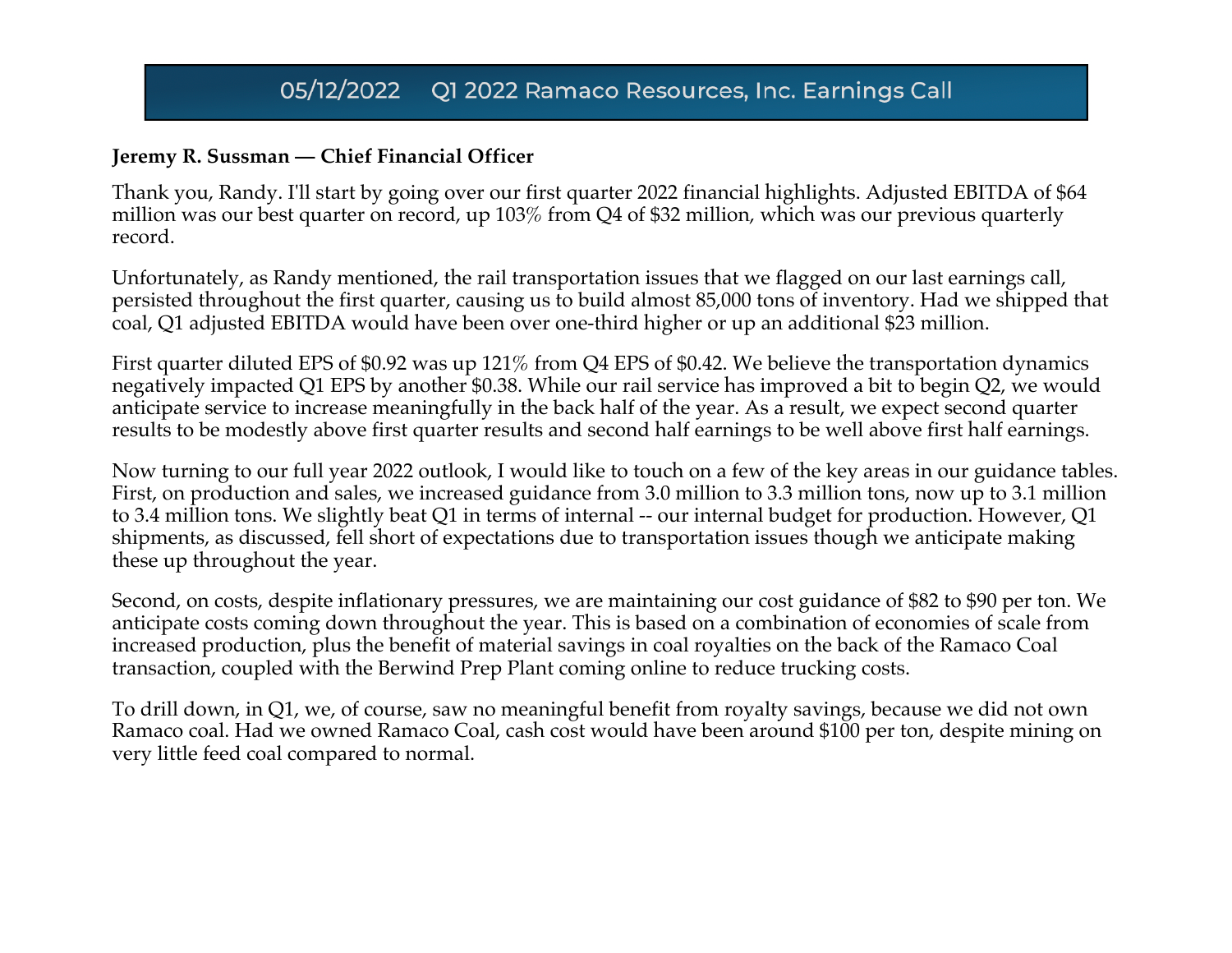Second, had our Berwind prep plant been up and running, which we anticipate this summer, overall cash cost would have come down another \$3 per ton. Lastly, in Q1, we also saw meaningfully higher labor costs than we anticipate the rest of the year up \$6 per ton from Q4 based on advanced hiring.

Simply put, we made the decision that it made sense to hire a lot of qualified miners in Q1 in anticipation of higher production as we ramp throughout the year. Indeed, our headcount is up by over 100 since year end.

While this negatively impacted Q1 costs per ton, we wanted to put ourselves in the best possible position to hit our production growth targets throughout the year. As we ramp production, unit costs should come down.

Lastly, we are increasing our capital expenditure guidance from \$65 million to \$85 million to \$80 million to \$95 million. Around one-third of the increase is due to general inflationary pressures, but the rest is due to the combination of pulling forward some planned 2023 capital into 2022 to buy available equipment and adding some incremental production at both Elk Creek and Knox Creek. The biggest new capital project is the addition of the second section at our #2 Gas mine at Elk Creek.

While these investments add around 100,000 tons to our 2022 guidance, I'd like to point you to slide number six in our investor deck, which gives our longer term production outlook. Specifically, as it relates to 2023, we are now taking production guidance up from 3.7 million tons previously to 4 million tons, largely on the back of the increase of #2 Gas, which should add around 250,000 tons on an annualized basis. Simply put, we expect production to grow from up to 3.4 million tons this year by almost 20% to 4 million tons next year.

Lastly, I want to comment on shareholder returns. In early 2022, we hit our long-standing goal of becoming a dividend payer. I would remind everyone that we will meaningfully grow production in the next couple of years. We are proud to both grow and pay a meaningful dividend at the same time. In the back half of this year, we will assess the best use of cash. As Randy said, if our stock continues to trade at a discount to what we and our Board deem to be fair value, a meaningful share buyback program is certainly one option.

With that, I'd now like to turn the call over to our Chief Operating Officer, Chris Blanchard. Chris?

#### **Chris Blanchard — Chief Operating Officer**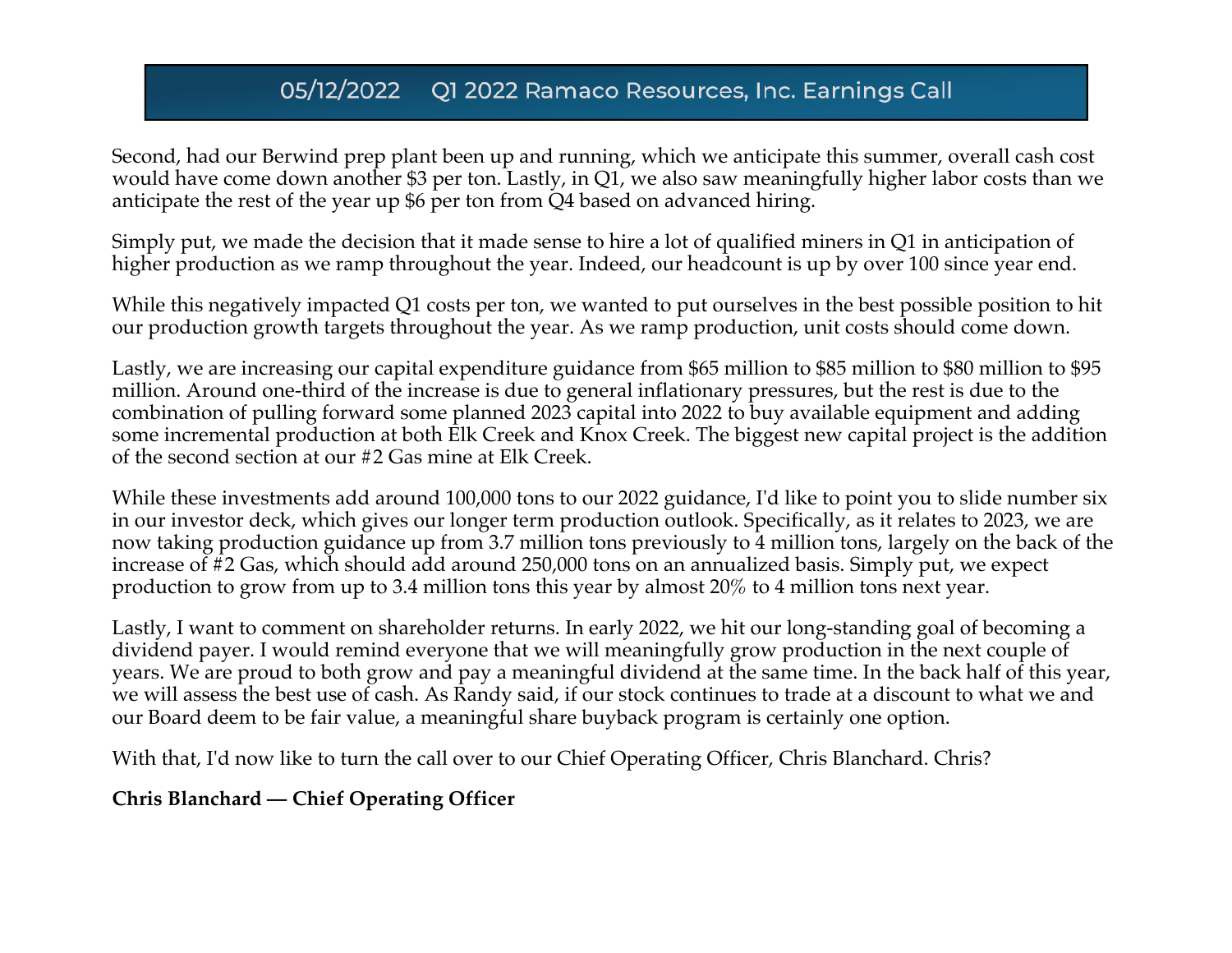Thank you, Jeremy. Well, as Randy and Jeremy have both indicated, it's been a very busy several months at Ramaco since we have last spoken. During the first quarter, we hit a number of operational milestones as we ramp and -- as we continue to ramp and increase in production this year by 50% over our 2022 levels -- or 2021 levels rather.

We completed rehabilitation and reinstallation of all infrastructure at the Laurel Fork mine, which was acquired as part of the Amonate transaction. This mine began production in March ahead of schedule and continues to ramp production and build their workforce.

We started our MP #1 Palatin mine at Elk Creek ahead of schedule and did all initial mining and said all permanent belts in the mine fan. We completed construction for Elk Creek's crucible mine and became -- began operation early in the second quarter. This mine will provide a long-term and consistent product for the foundry and specialty coal markets.

At our Berwind plant, demolition of all obsolete components and infrastructure was largely completed during the first quarter and upgrades of equipment and installation of more efficient and modern circuitry began.

The plant is still on schedule for a mid-summer 2022 start-up. Perhaps most importantly, our first production unit -- production and development projects and began mining at a rateable full productivity levels as we expected. The second mining unit is fully set up and will begin mining once our Tri-Ed Pocahontas number four seam mine is exhausted later this year.

Despite the tightness of skilled labor, we continue to stay on track with hiring to support this growth, and we did manage to do some advanced hire in last quarter in anticipation of our further production ramp up throughout the year. Overall, Ramaco increased headcount at our mines by over 15% in the first quarter in a very competitive market for Central Appalachian coal miners.

There are certainly a number of challenges in the quarter as well. In addition to the rail issues we discussed, we are seeing the same inflationary pressures that are impacting everyone in the industry. Cost for steel products are up approximately 20% so far this year. Diesel, fuel weekender up approximately 30%. Labor costs are up 15%. Contract trucking costs are up over 20% across our company. But as Jeremy mentioned, despite these headwinds on cost, we actually expect our mine cost to improve as we move throughout the year. To now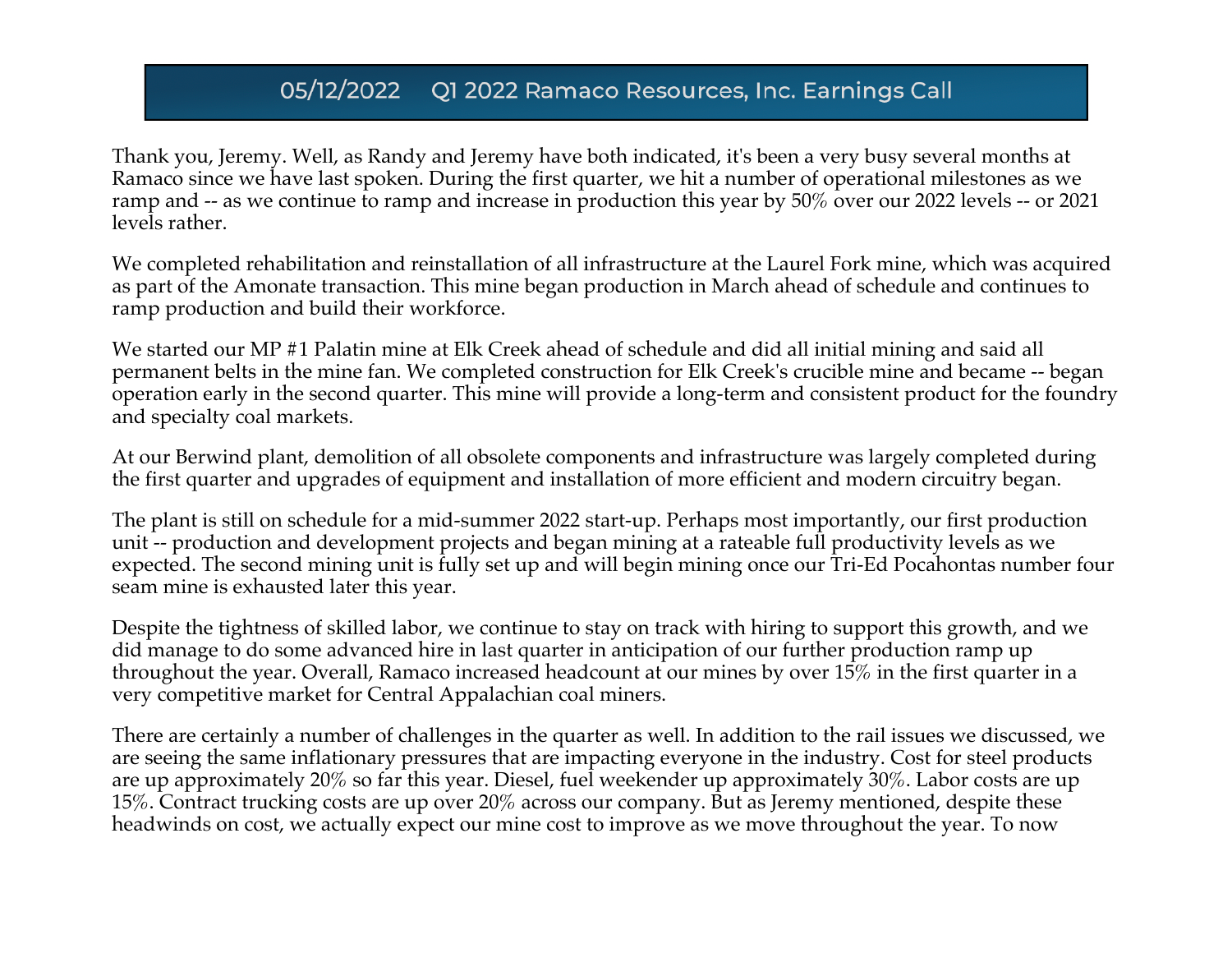closed Ramaco royalty transaction will immediately lower royalty expense at our mines, and this will accelerate as the year progresses as the number of our sections move into now fee coal areas.

Our first quarter costs were also elevated by the expected higher start-up costs of the new mines and sections that I discussed. As these mines reach their normalized productivity, these costs will come into line with existing operations and the entire company averages will decline. Finally, the start-up at the Berwind preparation plant this summer will eliminate a substantial amount of the trucking expense for the Berwind and the Tri-Ed mines. As this complex continues to increase production, these savings will become material.

As Randy mentioned, the growth is not yet complete. At Elk Creek, we hope to bring on additional underground mining section into operation by mid-summer at our number two gas mine as we continue to work on expanding the overall capacity of the Elk Creek plant and CSX load out that are there. In fact, we continue to evaluate Elk Creek to see what the optimal and ultimate annual throughput of this operation should be and will be. At our Berwind complex, we're finalizing plans to start a mid-volatile Surface Highwall Miner operation that should also begin operation during the third quarter. This fully permitted mine was also acquired as a portion of the Aminata [ph] purchase in 2021.

To conclude, despite our share of challenges so far this year, we've been buoyed by a very favorable coal market worldwide with positive dynamics that appear to have some staying power. I'd now like to hand the call over to Jason Fannin, our Chief Commercial Officer, to discuss this in more detail. Jason?

#### **Jason Fannin — Chief Operating Officer**

Thanks, Chris, and good morning, everyone. In my remarks, I will share an overview of what we are seeing in the market and discuss our current and forward sales outlook. The coking coal markets remain at historically high levels. The reason is persistent structural challenges on the supply side, coupled with continued strength in global steel demand and pricing.

On supply, first quarter coking coal export volumes from the US, Australia and Canada remain below those during the same period in 2021. They are even further below compared to pre-pandemic levels. On August 10th, the real fallout on the market from Russia's invasion of Ukraine kicks in when the EU's outright bound Russian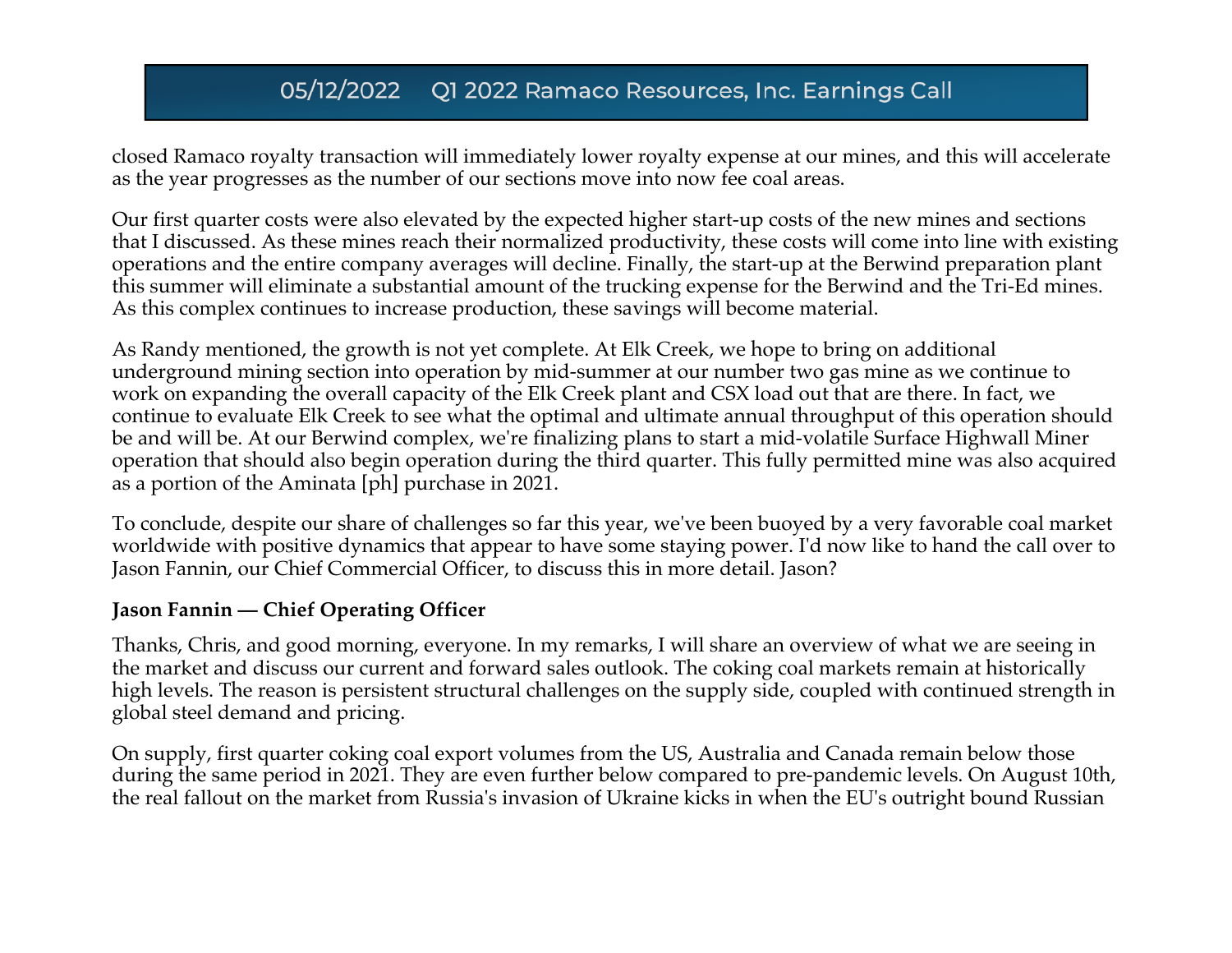coal takes effect. That has already impacted our export business into Central and Eastern Europe where year-todate we have already placed about 175,000 tons.

Geopolitical issues, COVID-19 impacts, logistical bottlenecks, weather events and labor shortages have all led to even further disruptions in trade flows and negatively impacted supply. Indeed, supply continues to fall from the simple fact of the prolonged underinvestment in coal mining, transportation and transloading facilities.

We believe this supply imbalance will sustain a stronger for longer period in pricing than in past up cycles. Underscoring this, although US met coal index pricing has dropped less than 10% from the recent highs, the forward curve for the back half of this year has actually increased nearly \$70 since then.

We see limited second half met coal supply growth expected from both Canada and Australia. Future use of Russian coal in the Western markets is, of course, problematic. As a result, we believe that US coking coal will continue to see growth in export demand and the global markets will remain tight for the foreseeable future.

On the demand side, we are seeing an increasing amount of requests and interest from long-time customers and new parties alike. The steel market fundamentals remain strong. The strong rebound during 2021 continues and is further intensified by the tragic event in Ukraine. This has led the large void in the global market in terms of steel, pig iron and iron ore supply, and of course, impacted spot prices in the US and Europe.

Today, the combination of energy cost increases and the shrinking supply and rising cost of scrap and pig iron continue to pressure many EAF producers here and abroad. This favors US and Canadian integrated steelmakers, particularly those with less complicated and in some cases captive, access to iron ore and coking coal.

On a related note, we have recently had inquiries from domestic customers regarding supplemental 2022 volumes above their existing contracts. Overall, we believe the protracted longer-term period of elevated coking coal pricing levels bodes particularly well for Ramaco. We now have roughly one million tons remaining to sell at the upper end of guidance into a strong export market during the remainder of 2022.

In terms of the cadence, given early transportation bottlenecks, as well as our production ramp schedule, the vast majority of those open tons for the second half are low and mid-fall and are expected to be sold into export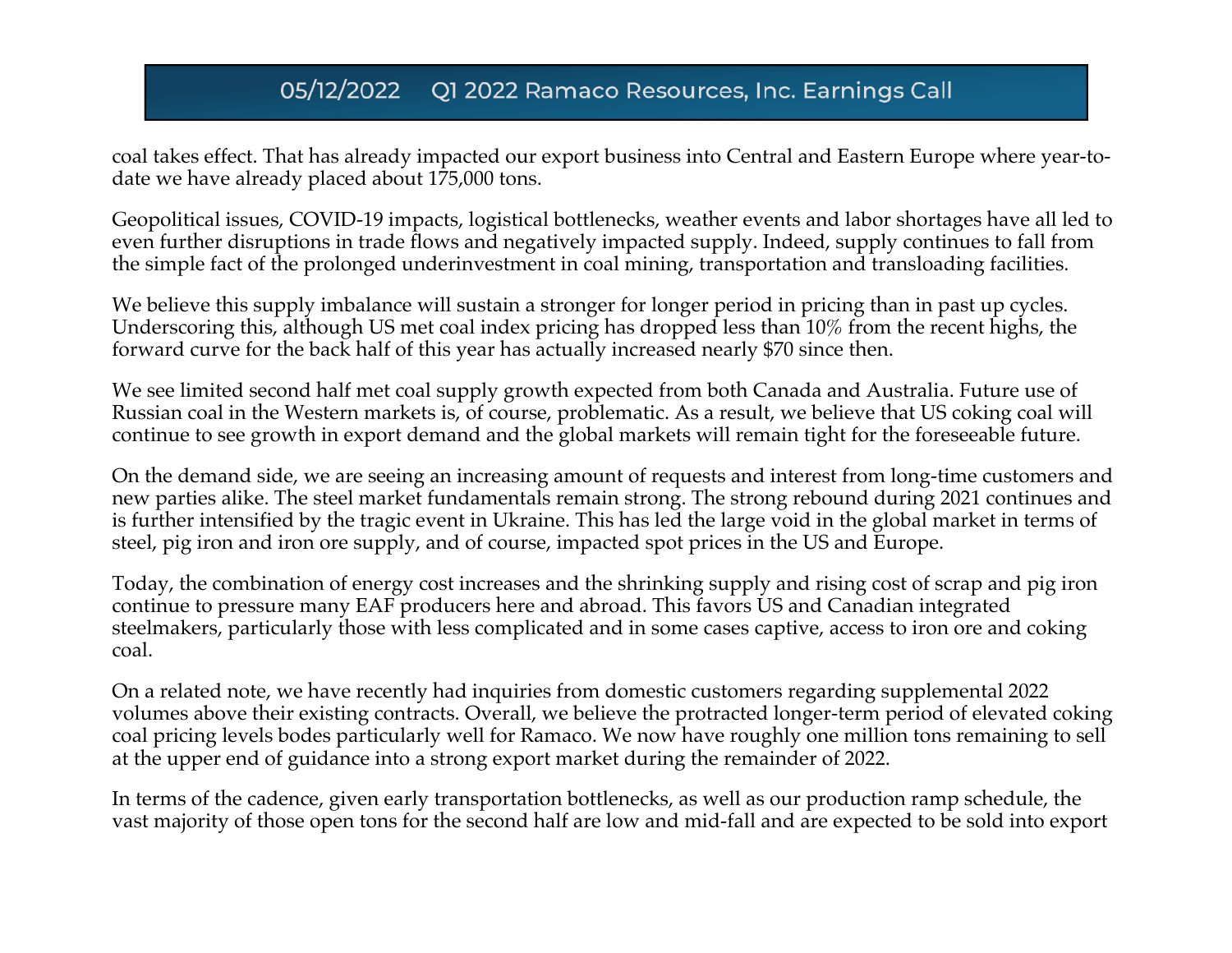markets. In Q1, over 75% of our export coal was shipped into Europe. Lastly, indicative of current market strength, as Randy has mentioned, our most recent mobile [ph] export sale was booked at a premium to the current index, which nets back to roughly \$400 per ton at the mine today.

With that said, I would now like to return the call to the operator for the Q&A portion of the call. Operator?

#### **Questions and Answers**

#### **Operator**

#### *[Operator instructions]*

And your first question comes from the line of David Gagliano from BMO Capital. Your line is open.

#### **David Gagliano — Analyst, BMO Capital Markets**

All right. Thanks for taking my questions. I guess, I just want to ask more about, the Ramaco coal transaction. First of all, you gave us a number of the royalty income stream on a forward basis of somewhere around \$20 million to \$25 million. I think you said it was sustainably higher at that point, I think. How much of that is price dependent? And how much of that is just because of the location of the mining?

#### **Randall W. Atkins — Founder, Chairman, and Chief Executive Officer**

I'll let Jeremy take that, David.

#### **Jeremy R. Sussman — Chief Financial Officer**

Thanks, David. So yeah, I mean, of course, its royalty -- the royalty stream is going to be price dependent. When we -- let's use 2023, since that's a clean full year, of course, for us. So if we think about kind of where the forward curve is for 2023, which, on one hand, it's elevated compared to historical levels.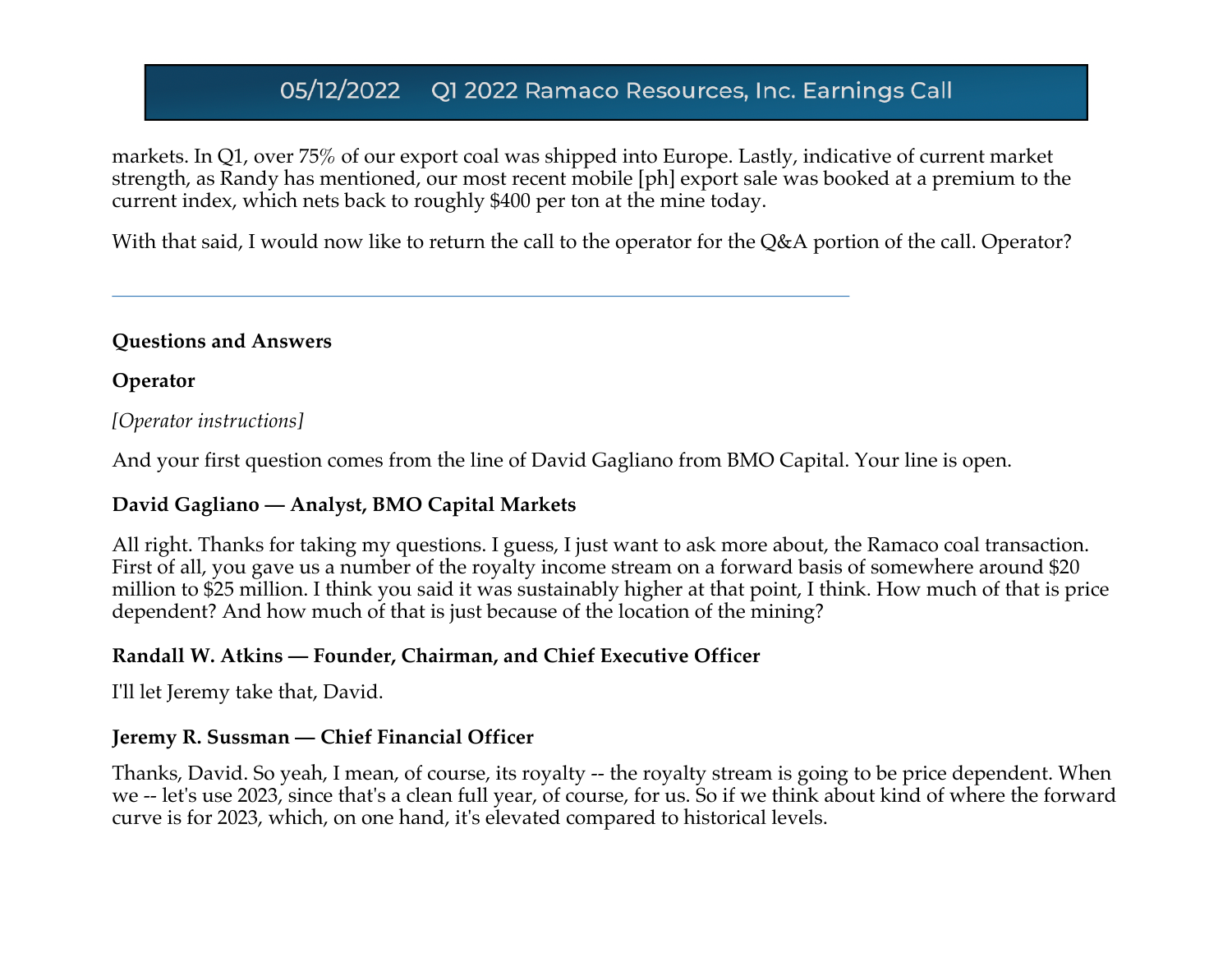On the other hand, it's well below where we are today. We'd be looking at around \$5 a ton in royalty savings, which would net out to about \$20 million. If you take spot, you're north of \$30 million a year, which would be kind of \$7 to \$8, a ton.

So again, it's price dependent, but as Chris mentioned, we are going to increase the amount of coal that is being mined by Ramaco Resources on historical Ramaco coal reserves. So that certain that cadence is going to help as well, and will protect us from certainly any downturn in pricing.

#### **David Gagliano — Analyst, BMO Capital Markets**

Okay. And I apologize, thanks for that answer, by the way. I apologize. I don't have the force in front of me, but let's say, \$200 sort of average world, let's say, the world normalizes, whatever that means kind of a \$200 Pacific Basin benchmark price, what would the royalties be in that scenario?

#### **Chris Blanchard — Chief Operating Officer**

It's a good question, David. So it would be certainly below the levels that we mentioned. I mean, I'm not sure we want to really go through sensitivity analysis on the phone. But needless to say, it would be meaningful. It would certainly be somewhere in the mid-teens, give or take, but we can certainly follow-up and work on kind of the sensitivity offline, if that helps.

#### **David Gagliano — Analyst, BMO Capital Markets**

Sure. And then, I'm just going to ask kind of a typical among question for me in terms of this particular transaction that you've mentioned, how do you address the perception of creating and giving shareholders a tracking stack that maybe frankly, illiquid and small.

If I -- and I'm probably thinking about it the wrong way, but here's the thought for me. You bought Ramaco Coal for \$65 million. You've given us some numbers on, royalties' maybe it's mid-teens on a normalized basis.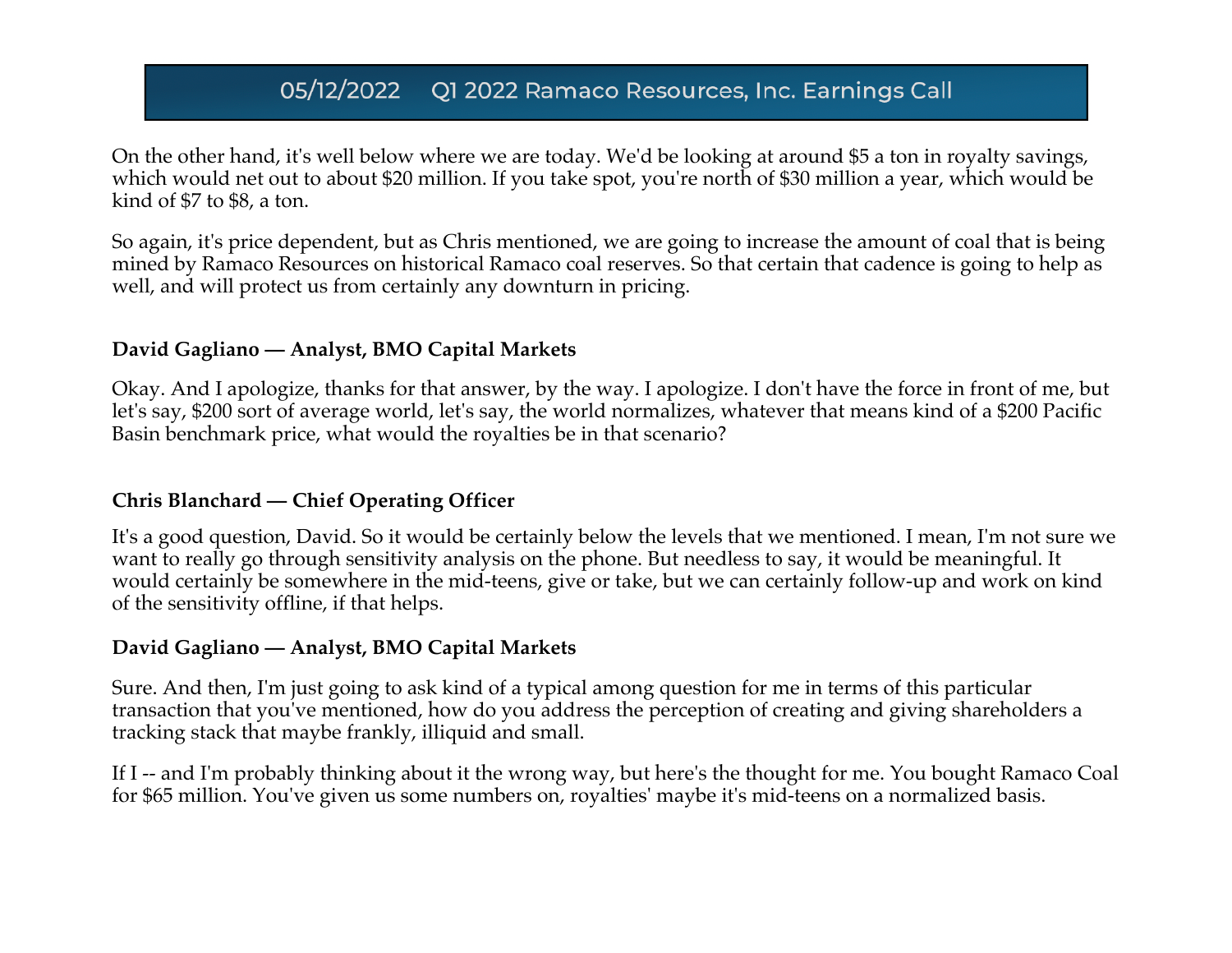Obviously, there's longer-term potential in rare earth, which I think is early stage from a resources perspective, perhaps, and then the -- I think it's the carbon coal initiative.

But initially, that may not get as much silo as arguably as they should. So the question I'm wondering really is as of right now why are this, tracking stock actually happening? And then number two, how do you address that if the shareholder concerns come up without receiving what could be an illiquid small tracking product.

#### **Chris Blanchard — Chief Operating Officer**

Sure. So David, I'll answer an annoying question with an annoying answer. So unfortunately, we can't talk very much at all about the tracking stock because of what I stated, which is that it's going to be registered and we can't get out in front of that.

So our decision to address putting these assets into attracting stock was principally motivated by the fact that we thought we could get more value for our shareholders in that manner, because I alluded to -- I think these will be able to trade at a substantial multiple to what coal stock typically trade, simply because it's a different type of income stream.

And I'm afraid that's probably all I can really go out on the limb to address to you on this. But certainly, as soon as we file the registration, we will be in a position to enlighten both you and the market much better.

#### **David Gagliano — Analyst, BMO Capital Markets**

Okay. That's helpful. Thanks. And I was wondering, just on operations and obviously, you got prices all over the place. I think you got a number -- a brief mention of a number, kind of, at current prices a minute ago for the second quarter. But given where we are, given the volatility in pricing, given where we are in the second quarter, at this point, we've got a decent amount of visibility on volumes. But can you give us a sense as to if the well stays where it is, given the mix and everything like that, what's a reasonable ZIP code for realized pricing in the second quarter?

#### **Randall W. Atkins — Founder, Chairman, and Chief Executive Officer**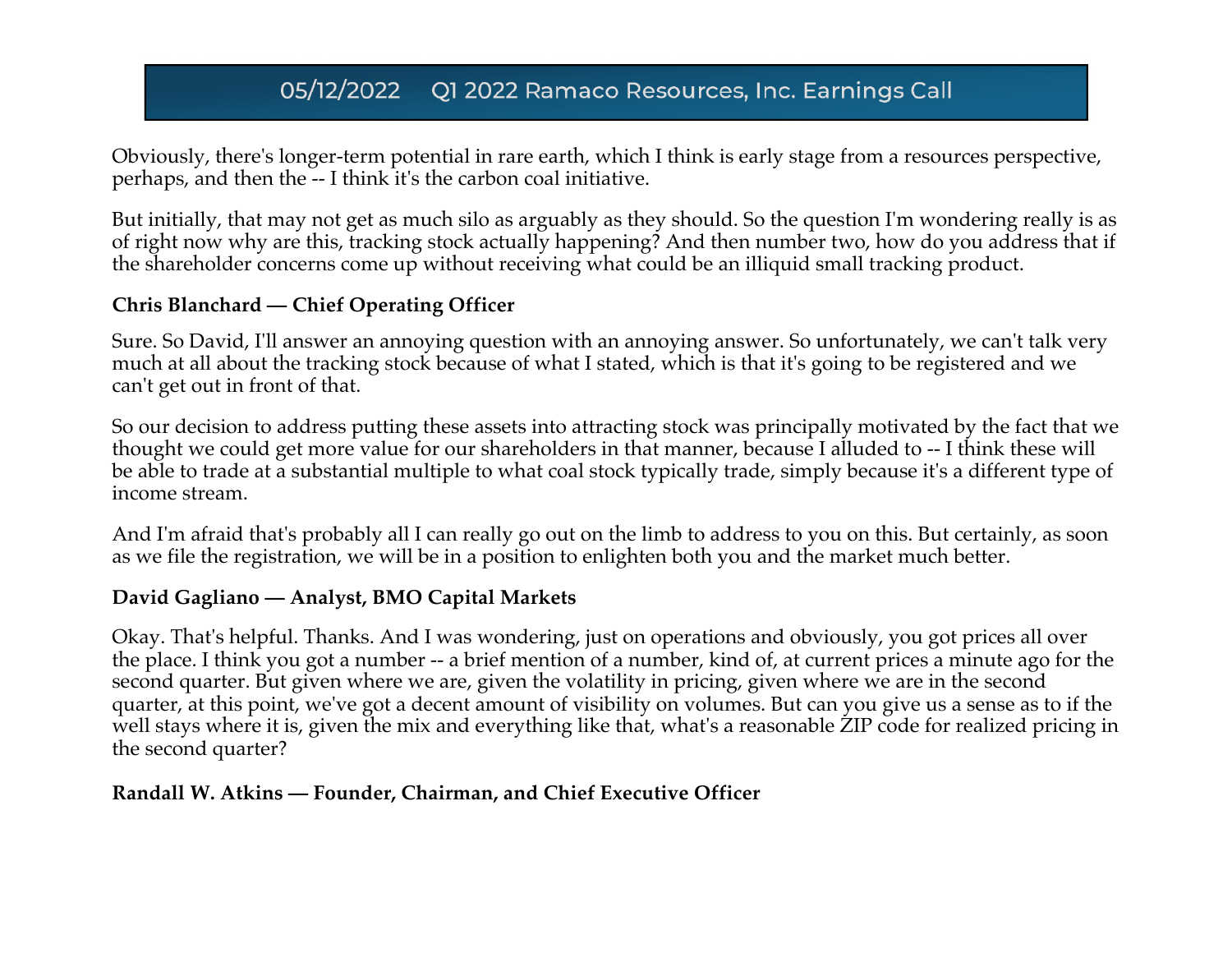Jason, I'll let you handle that, although I think, David, the simple suggestion is to obviously look at where the curve is. That's probably the most logical place to start in terms of trying to address where prices are. But, Jason, do you want to take a stab at that?

#### **Jason Fannin — Chief Operating Officer**

Yes. I mean, if you -- thanks, Randy. If you look at the forward curve, and here I'm kind of going from memory here a little bit as well, which, of course, is backward dated here from where we're at today, though it continues to have its own staying power. And I would think you're at the mine somewhere 350 plus in the -- say, through Q3 and potentially into Q4.

And of course, the curve has come up to meet kind of today-pricing, as we've gone through this year. And the - now the US, the Atlantic indices have essentially held their own throughout the entire first quarter here, well into the second quarter where we've seen a lot more volatility, Pacific indices basis, some moves there on some sale tenders that immediately bounce back, as they have just yesterday and today.

But I think, well, it gives us some confidence as well, though, just the lesser volatility that we're seeing in the Atlantic basin. I think that's driven by what we're seeing going on in Europe, in particular, and in South America to a little bit lesser degree in terms of supply.

#### **Randall W. Atkins — Founder, Chairman, and Chief Executive Officer**

David, just to kind of follow up on Jason's answer, one of the reasons we said kind of Q2 will be modestly above Q1 and a much bigger second half than first half is Q2 is going to be our heaviest domestic quarter. It's about 70%, give or take, of our shipments will go domestic. So that's priced at about \$1.88, give or take. So, obviously, take that domestic and then overlay that with kind of the 30% or so in terms of the pricing that Jason just mentioned on the export side.

#### **Jason Fannin — Chief Operating Officer**

And then on the back half, obviously, that's when our low-vol production increases come in.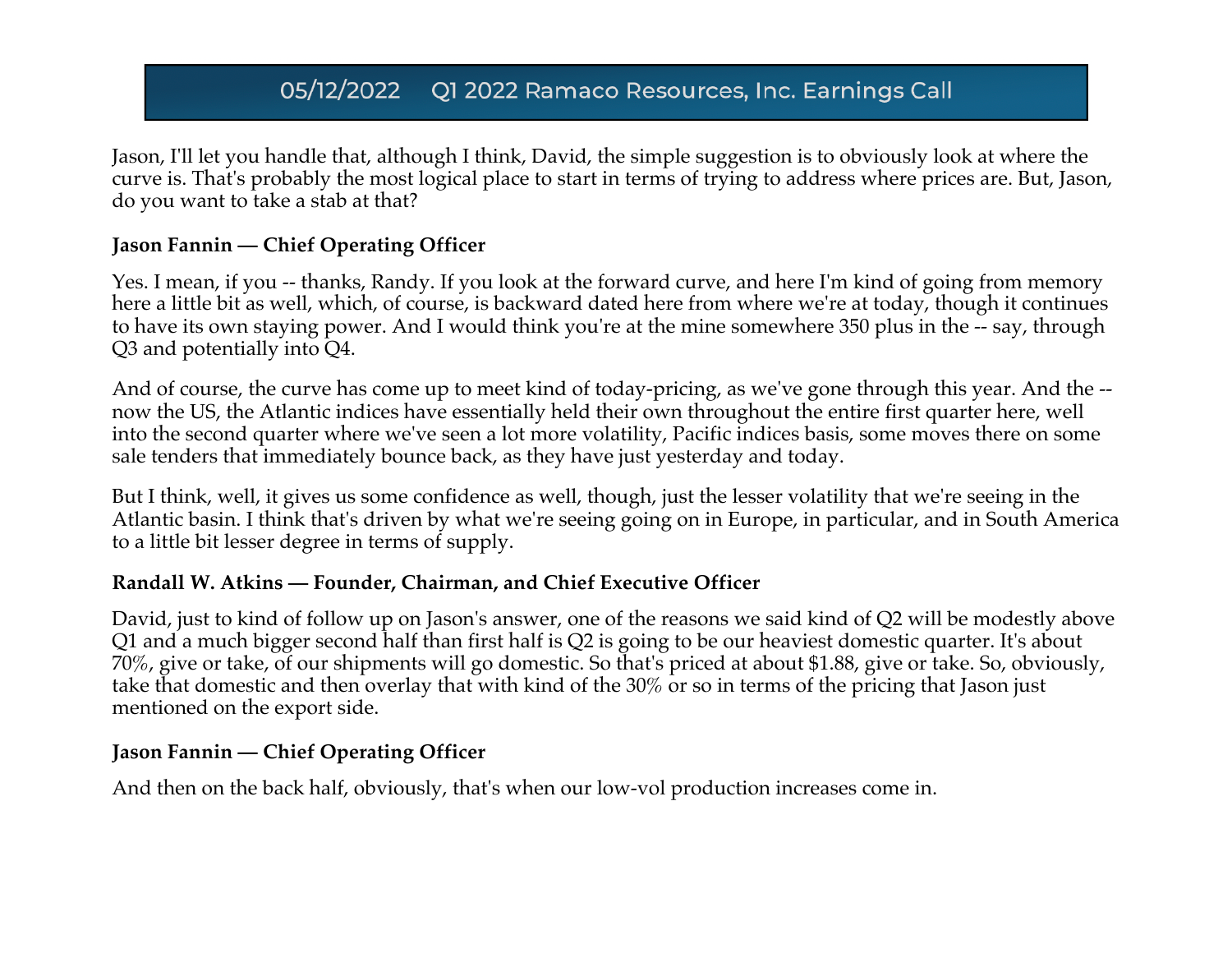#### **Randall W. Atkins — Founder, Chairman, and Chief Executive Officer**

Exactly. So back half, call it, more like a 50-50 mix with also a lot higher production in sales.

#### **David Gagliano — Analyst, BMO Capital Markets**

Okay. Yes, that's -- okay. That's very helpful color. I appreciate it. Thanks.

#### **Randall W. Atkins — Founder, Chairman, and Chief Executive Officer**

Sure.

#### **Operator**

The next question comes from the line of Lucas Pipes from B. Riley Securities. Your line is open.

### **Lucas Pipes — Analyst, B. Riley**

Thank you very much, and good afternoon, everyone. Randy, I'm curious where The Financial Times sort of put you in the growth ranking if they had considered spot met coal prices, but we will leave that for next year.

### **Randall W. Atkins — Founder, Chairman, and Chief Executive Officer**

And that ranking was basically for 2020, believe it or not. So I think we would have done a little better in 2021.

#### **Lucas Pipes — Analyst, B. Riley**

No. I mean, if there's such a lag, I think there's a potential you'll be in the top 10 or so next year or the year after that. So speaking about growth, Randy, I wondered if you kind of could provide a little bit of color here on the increase in the CapEx guidance for this year. What is -- what were the main drivers for that? And then, as we think about the growth to 5.1 million tons, what's the capital intensity for that growth from here on out over the time frame you're looking at those volumes? Thank you very much.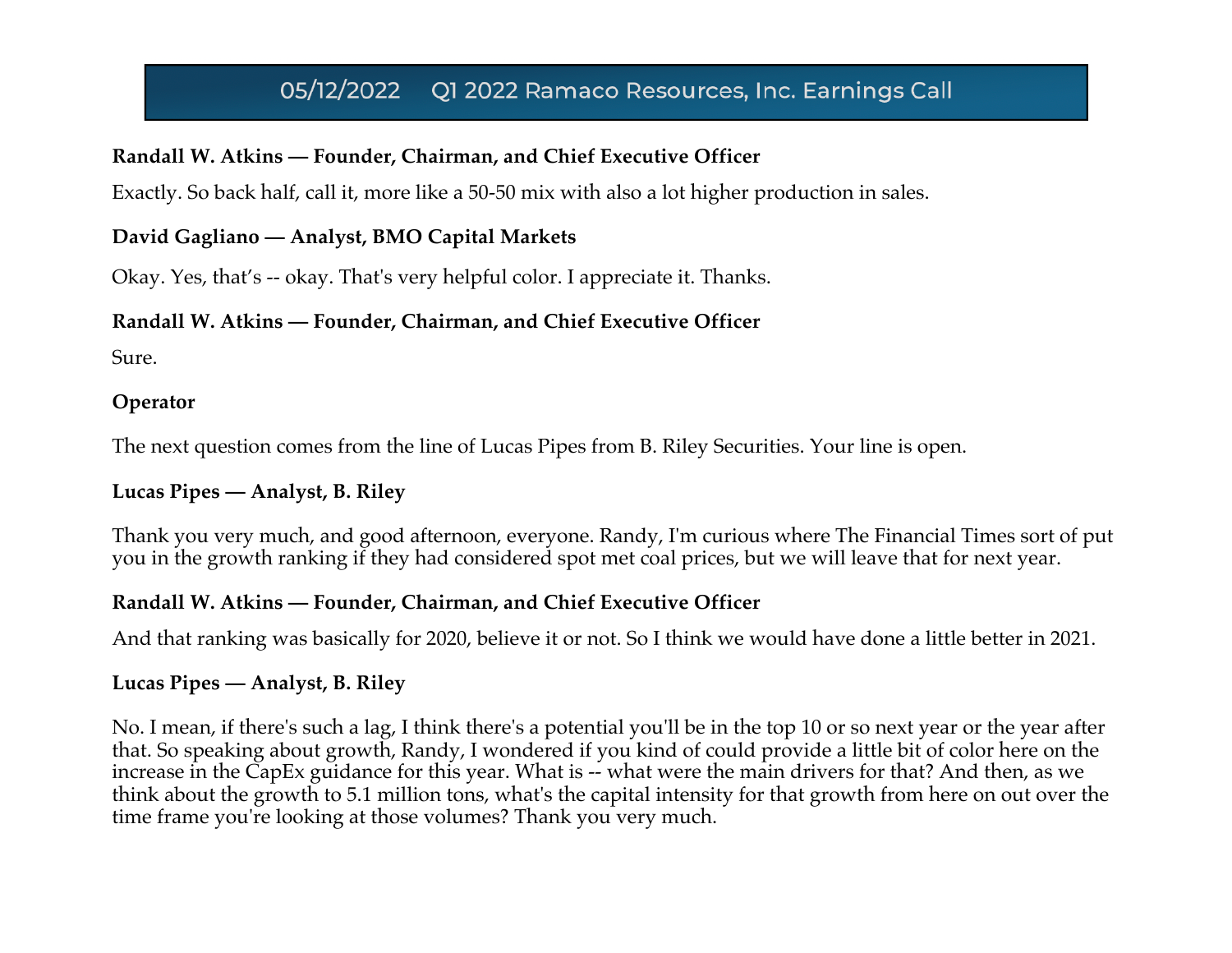#### **Randall W. Atkins — Founder, Chairman, and Chief Executive Officer**

Sure. I'm going to talk about that. Thanks Lucas. I'm going to let Jeremy dive back into the CapEx granular question, which he kind of alluded to in his remarks. But the one thing that I guess I would highlight whenever you get a question on CapEx, the question is, where is the money coming from. And so, as I alluded to, our cash generation as we projected out over the next several years is rather significant, I think, most layway to express it. And so we're basically paying for all our CapEx from internal funds. But Jeremy, why don't you drill down on Lucas' question on a more granular basis.

#### **Jeremy R. Sussman — Chief Financial Officer**

Thanks Randy, and excellent question, Lucas. So when I think about sort of, let's call it, a \$17 million increase at the midpoint of guidance this year, around a third is just general inflationary pressures, equipment costs a little more, that sort of stuff. But really two-thirds of that is aimed to growth, roughly evenly split between -- and there's a couple of other small moving pieces, but I'll give you the two biggest, which are, the first, we'd be adding a second section at our number two gas mine at our Elk Creek complex. That will add about 250,000 tons sustainably. So, if you assume \$5 million, \$6 million, give or take, you asked about CapEx intensity. I mean that's a pretty darn good CapEx intensity. And of course, it's possible because we've got all the infrastructure in place.

The other third is effectively pulling forward some equipment frankly because we were able to secure it that we had planned in 2023 for our new RAM 3 surface mine that -- we mentioned that on our last call as part of the kind of Elk Creek preparation plant capacity expansion. That was the mine that's going to go in next year. So simply, that's really just frankly more of a timing thing, Lucas.

#### **Lucas Pipes — Analyst, B. Riley**

Got it. Very helpful color. Thank you for that. And the 5.1 million ton target and the capital needed to get there, is there a rough ballpark to think about?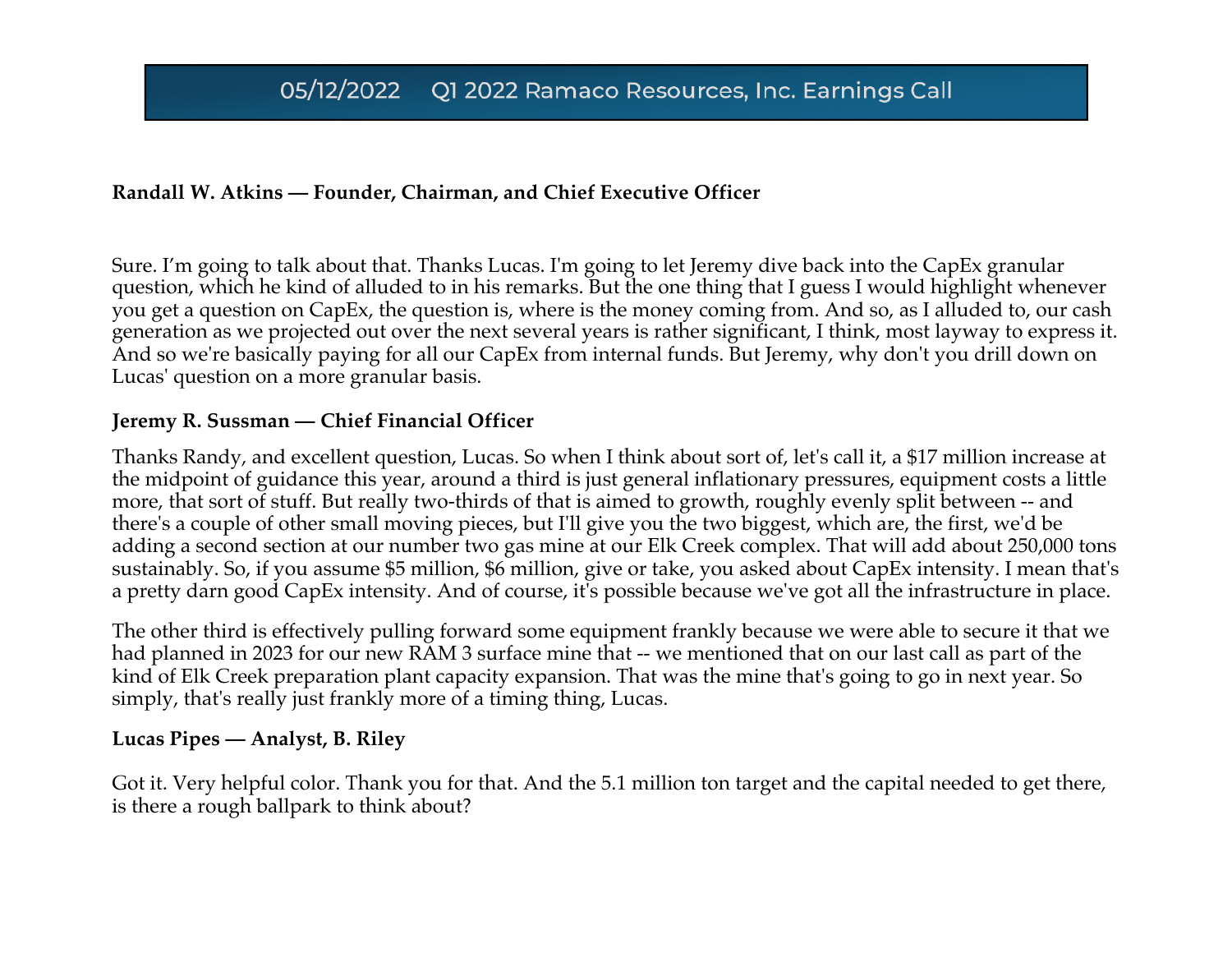#### **Jeremy R. Sussman — Chief Financial Officer**

So we basically pointed you to kind of 4 million tons for next year, right? So, that -- you've got the guidance for that. So to kind of go from for to 4.3% in 2024. That's mostly adding a couple of sections at our Berwind mine, frankly, on the Amonate reserves, which is -- which, of course, we now own in fee. So when I think about the cadence, 23 will be certainly elevated compared to just maintenance levels, but it will be below 2022, absent any new projects. So I think to get from, let's call it, mid-4s to 5, we've got a couple of different options.

The one that we pointed out on Slide 7, of course, is our drop-on mine, which is a pure high-vol A product that would feed our Knox Creek prep plant. So we've sort of talked about that in the past, which is mostly being equipment. So it's not very capital intensive. And certainly, I mean, while we could pay for it all upfront, we could get creative with financing if we wanted to. So, call it on the order of magnitude of, maybe an additional \$15 million, give or take, for the job on mine. So, as you can see, I mean, I think the bulk of the capital to kind of get us to 5 million tons is frankly, in the rearview mirror, but we certainly will be above maintenance levels until we get there.

#### **Lucas Pipes — Analyst, B. Riley**

Got it. Super helpful. Thank you so much, Jeremy.

My second question is on the rail side and thank you for the color there on the slippage in Q1. I wondered if you could provide an update on how rails are performing today? I think in response base question, you kind of already addressed kind of cadence of domestic risk is export volumes this year. But how should we think about the timing of making up these lost shipments? Thank you.

#### **Jeremy R. Sussman — Chief Financial Officer**

Okay. Jason, why don't see you handle that?

#### **Jason Fannin — Chief Operating Officer**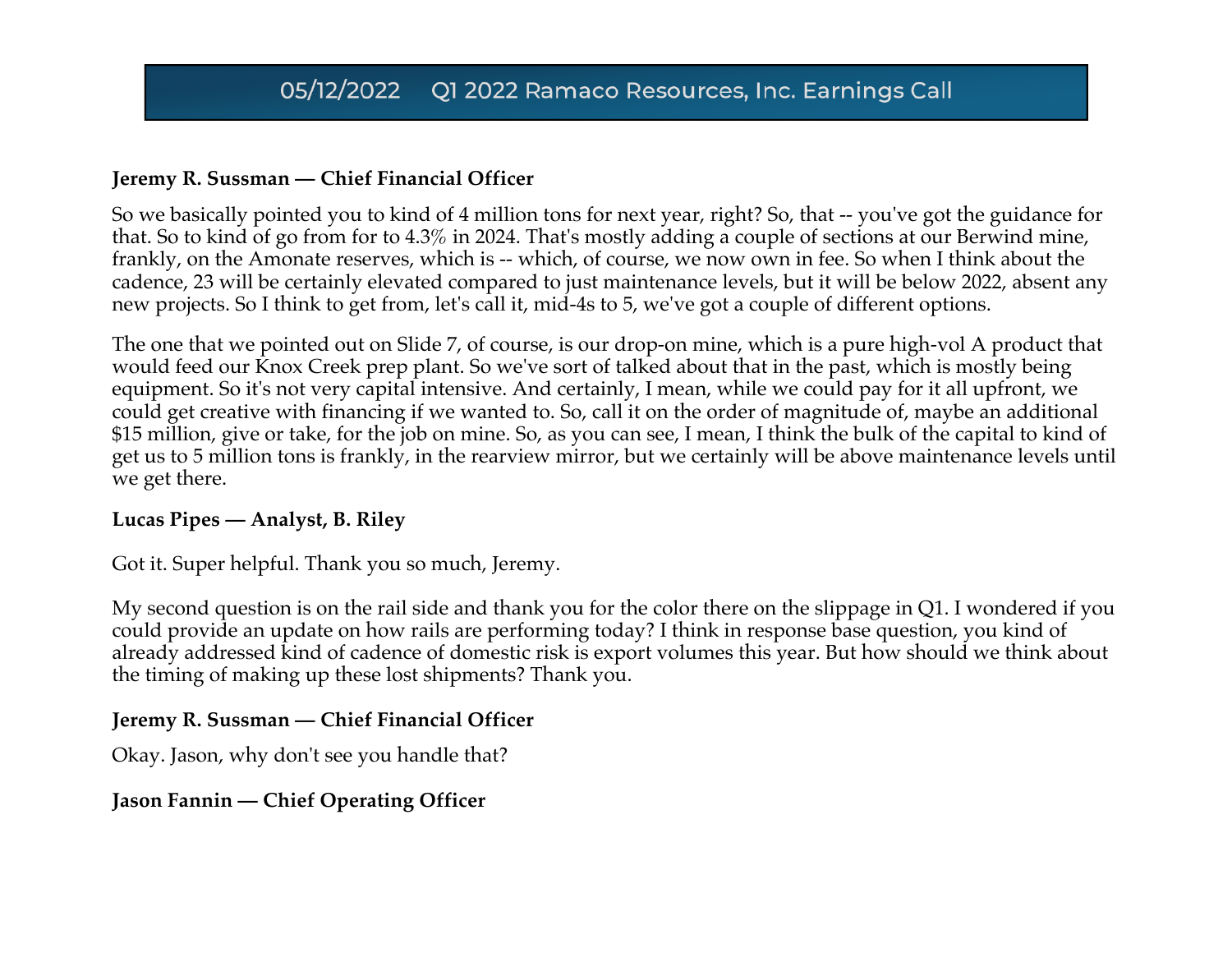Yes, sure. Yes, Lucas, this is Jason. Yes, I think, again, we delineated well there, what it did to us there in the first quarter. And you recall in the previous quarter's conference call, we mentioned we also had some volume slip out of late '21 into Q1. Of course, those were made up. Then the rail issues we dealt with there in Q1, got us behind on new Q1 tons and Q1 contracted sales.

The performance is certainly better today than we saw in Q1. We do see it continuing to get better as they add the rail partners there had labor, which translates into more crews and, of course, more trains cycling in the coal fields. But as we sit here today, we're slowly gaining on catching up. Primarily, we see most of the catch-up completed as we get into Q3 and into Q4 as they again continue to add crews and cycle more trains to us.

#### **Jeremy R. Sussman — Chief Financial Officer**

So Lucas, the patient is stabilized, but we're not exactly well in terms of what I would call the optimal level of rail service.

#### **Lucas Pipes — Analyst, B. Riley**

Very helpful. Thank you. Thank you so much for all the color and Randy and team continued best of luck.

#### **Randall W. Atkins — Founder, Chairman, and Chief Executive Officer**

Thank you, Lucas.

#### **Operator**

The next question comes from the line of Nathan Martin from the Benchmark Company. Your line is open.

#### **Nathan Martin — Analyst, The Benchmark**

Hey, good morning, guys. Thanks for taking my questions. I think David and Lucas probably did a pretty good job checking most of my questions off my list. So maybe just a bit of clarification at this point. You guys called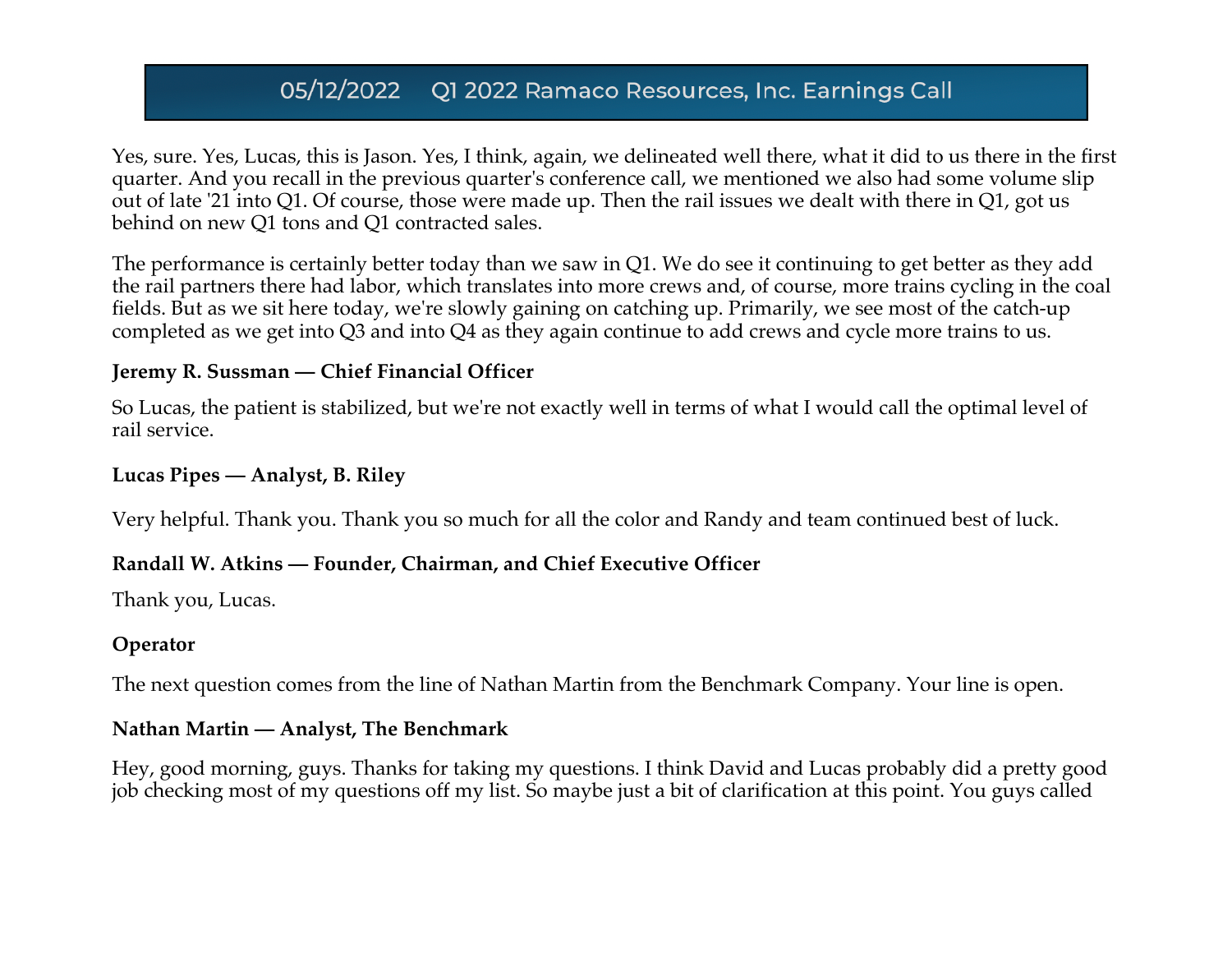out 2Q results should be modestly above 1Q. Are we talking about EBITDA net income, or are we looking at shipments, realized pricing as well as just maybe some quick clarification there.

#### **Jeremy R. Sussman — Chief Financial Officer**

Thanks, Nate. I'll take this. It's Jeremy. So yes, shipments production and I'll call it EBITDA, net income would be what we were referring to there.

#### **Nathan Martin — Analyst, The Benchmark**

Got it. Perfect. So kind of possible. And I think Jeremy, you called out the costs should trend down sequentially as we move through the years, right, for the reasons you mentioned, whether it's on prep plan towards the end of the year or obviously sitting on the world you side with the Ramaco coal acquisition.

#### **Jeremy R. Sussman — Chief Financial Officer**

Exactly. So I think cost would trend down in Q2, but they should be lower in the second half, certainly than first half and even Q2, especially, as Chris said, the Berwind plant comes online this summer, which saves the trucking costs and incrementally as we move throughout the year, we'll get on to more kind of Ramaco coal, speed coal, which will help as well.

#### **Randall W. Atkins — Founder, Chairman, and Chief Executive Officer**

And Nate, one other way to look at it, we're ramping up production, obviously at both Berwind and our Knox Creek complexes. That's \$1.2 million roughly of low ball and mid-fall and most of that -- that increase is hitting in the second half.

#### **Nathan Martin — Analyst, The Benchmark**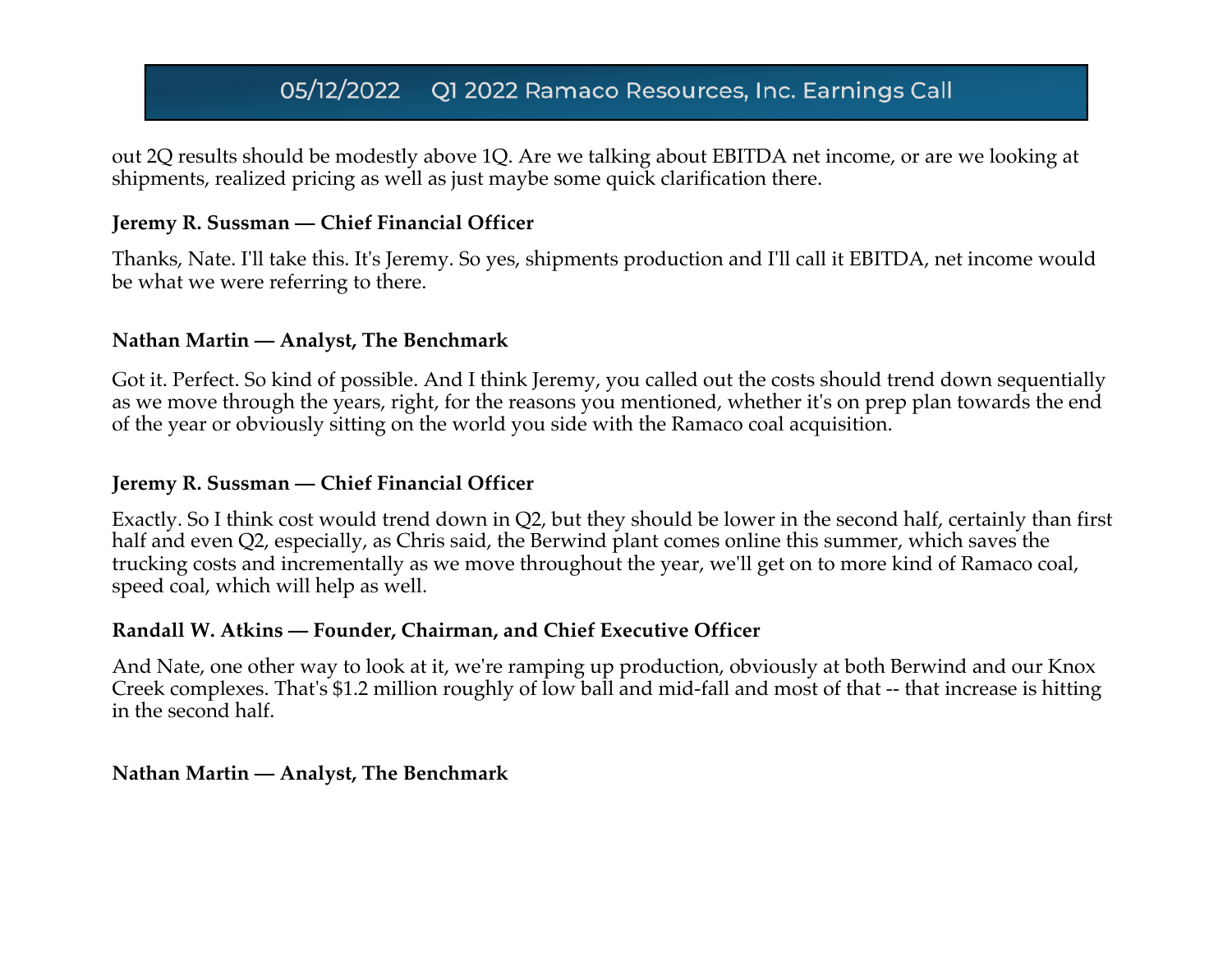Yes. Makes sense, Randy, obviously, higher shipments hit should do well for the cost per console. So I guess maybe just one other question as I'm trying to think about a sense of shipments domestic versus export. In the first quarter, it was a 573,000 tons shipped. You guys have booked 1.8 million tons of domestic. Do you have any color on the split of domestic versus export in the first quarter? I think you mentioned that 2Q should be your heaviest domestic shipment quarter, I think, roughly 70% you guys mentioned. But again, just trying to get a sense of what's left on the domestic side of the ship for the rest of the year and kind of how that plays into your average realized sales price when mix with the higher priced export cuts? Thanks.

#### **Randall W. Atkins — Founder, Chairman, and Chief Executive Officer**

Good question, Nate. And I am going to let Jeremy take that.

#### **Jeremy R. Sussman — Chief Financial Officer**

Thanks, Nat. Excellent question. So in Q1, it was a little under 55% domestic with obviously the bulk being export -- the rest being export. Q2 is going to be our heaviest quarter domestic, call it, around 70%. And then in the back half of the year, as we ramp production, kind of, get to a nice 50-50 split. So a lot of -- as Jason said, a lot of low-vol and mid-vol open tons for the second half of the year, which we expect to go into the export market. So overall, that still kind of puts us in around a 55-ish percent, kind of, domestic range for the full year.

#### **Nathan Martin — Analyst, The Benchmark**

Very helpful, Jeremy. I appreciate that. And then maybe just one final one. I think Jason, you mentioned some comments on the Russian -- I guess, the EU ban on Russian coal starting up in August. It sounds like you guys have already shipped some times. I think it was \$75,000 or so you mentioned to year-to-date. I also heard some commentary about getting more inquiries on the domestic side. So as we think about, again, 1 million tons, plus or minus, left to sell, I'm sure the export market is where you guys are leaning heavily towards saying those tons, but would there be any option for domestic tons maybe as well to fill some of those inquiries, and obviously, you would be looking to get a margin, I would assume, close to what you gave on the export side. Just any thoughts there?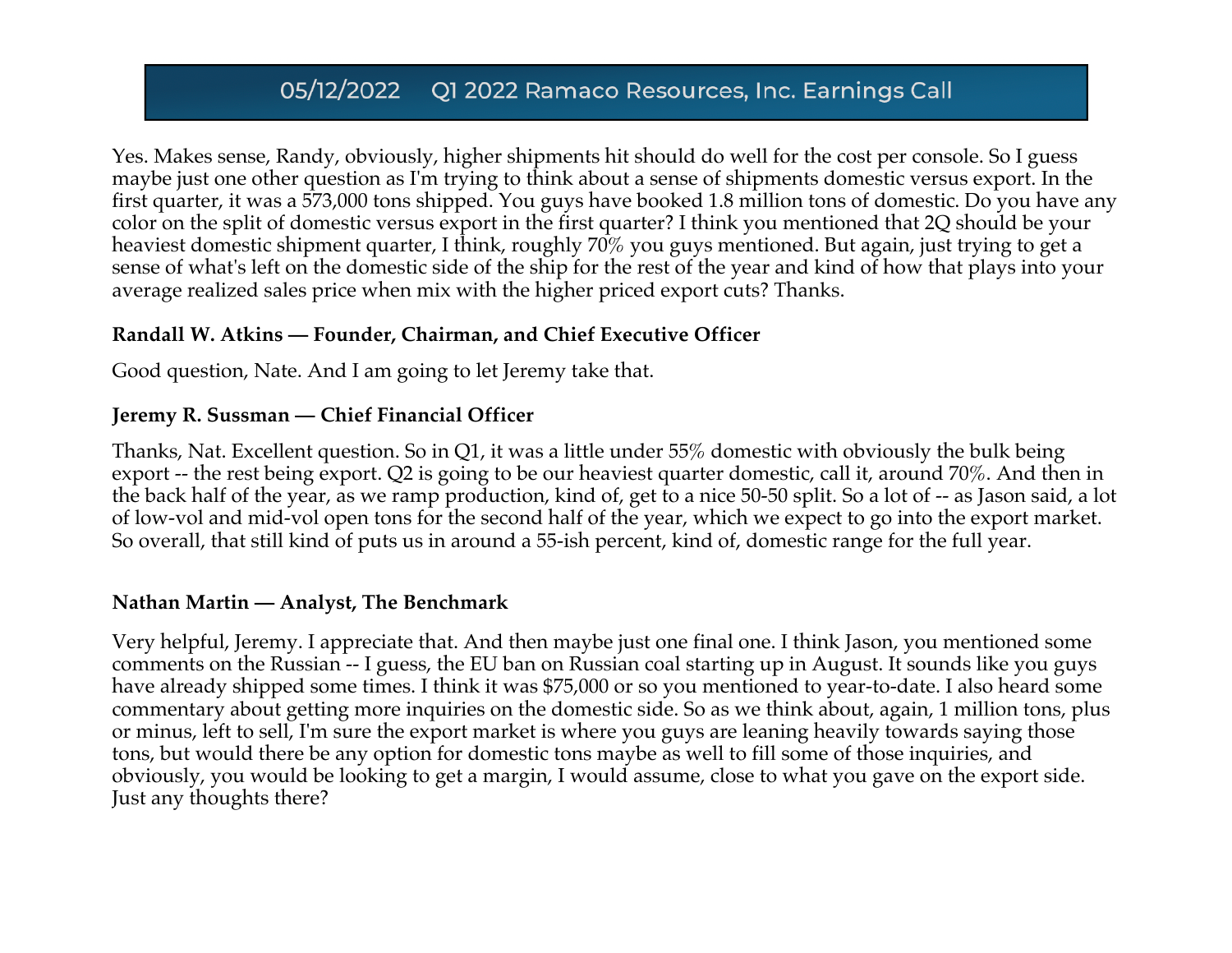### **Jason Fannin — Chief Operating Officer**

Yes. Nate, this is Jason. Certainly, on the domestic side, some of these customers we have here are selling spot tons in the spot markets, whether it's Coke or steel. They certainly recognize where the seaborne levels are at now for the U.S. producers and sellers and I think our -- where the seller is going to be opportunistic, whether it's export or domestic, where they place those remaining tons. So I'd say at the end of the day for us, that's what it's going to come down to is where the margin is at as we build these tons out.

#### **Nathan Martin — Analyst, The Benchmark**

Got it. That's helpful, Jason. And maybe just one other thought I could get from you. With the rail service issues that we've already touched on, with your peers have had as well. Is there any potential for slippage of any domestic or export tons maybe into 2023 at this point? Do you see or do you fully expect to be able to ship everything in the back half of the year?

#### **Jason Fannin — Chief Operating Officer**

Yes. I think, today, this is bit early to worry about slippage into 2030. Typically, for any producer year-in, yearout, you're going to have a trainer vote or whatever slip over just due to normal timing issues. But again, what we're seeing out of our rail partners today is very earnest effort on the labor side, just as we've made on -- with our miners and expect them to be kind of back to more normal performance, certainly during the second half. And we're already again seeing some improvement here actually in April and on through this quarter. So I'd say nothing material that we concern ourselves about today as far as slippage in 2030.

#### **Nathan Martin — Analyst, The Benchmark**

Got it. Great. Great to hear. I appreciate that. I'll leave it there, and best of luck, guys.

**Jason Fannin — Chief Operating Officer**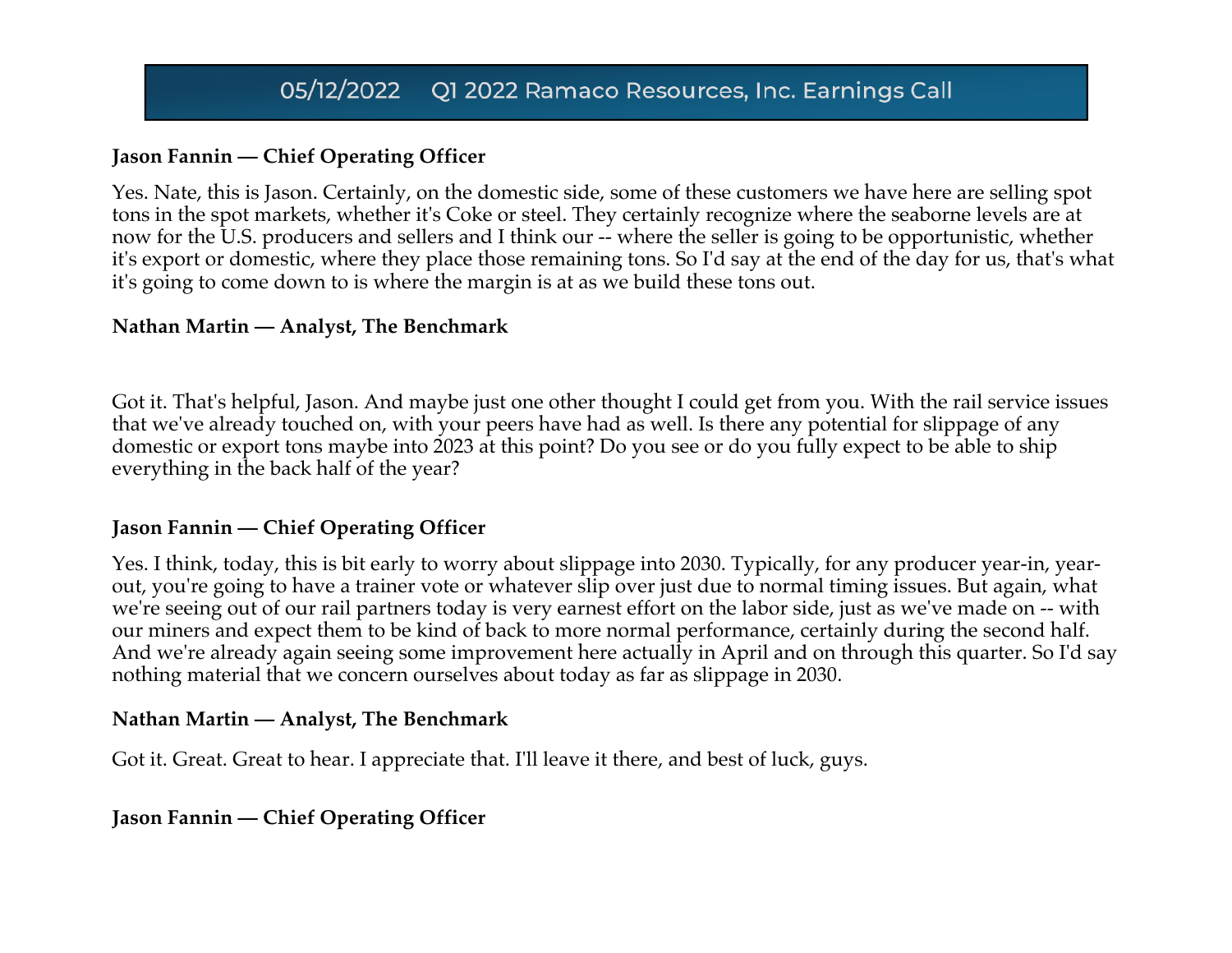Thanks.

#### **Operator**

And we have a follow-up question from David Gagliano from BMO Capital. Your line is open.

### **David Gagliano — Analyst, BMO Capital Markets**

Hi. Thanks, again. It's actually related to what Nate was just asking about the cadence of volumes and the commentary that you just mentioned. So just quick back of the envelope math, we see a 10% increase in second quarter volumes that would imply to get to the midpoint of your full year, it would imply a second half, you need to move about 1 million tons a quarter, maybe a little bit more, just to get the midpoint. That's a pretty big jump. That's a 55% increase, and it would be, I think, the highest volume quarter you've had at 680 or something like that in 2021. The question is, I mean, given all the rail challenges, like what's changing that's going to -- I know just like qualitatively, we're getting better performance, and that's great. But is it realistic to expect that order of magnitude of increase? And if so, why aren't we seeing it in the second quarter? And why such a big jump expected in the third and fourth quarter?

#### **Jeremy R. Sussman — Chief Financial Officer**

Randy?

## **Randall W. Atkins — Founder, Chairman, and Chief Executive Officer**

Thanks, David. Yeah, I mean, excellent question. So part of the jump is just related to our production ramp. Berwind certainly hitting its stride in the back half of the year, as we've guided for probably the better part of a couple of years now. So certainly, that will make a big difference. And I mean, look, Jason and I had a very productive in-person meeting with the rails a couple of weeks ago. And without getting into too much detail, the reality is they've got some pretty sizable planned increases for the specific area that the route that we ship on. So I mean, I know they struggled this year, but we're confident that they are making the necessary investments in people and they've got the railcars. So certainly came away from that meeting confident that the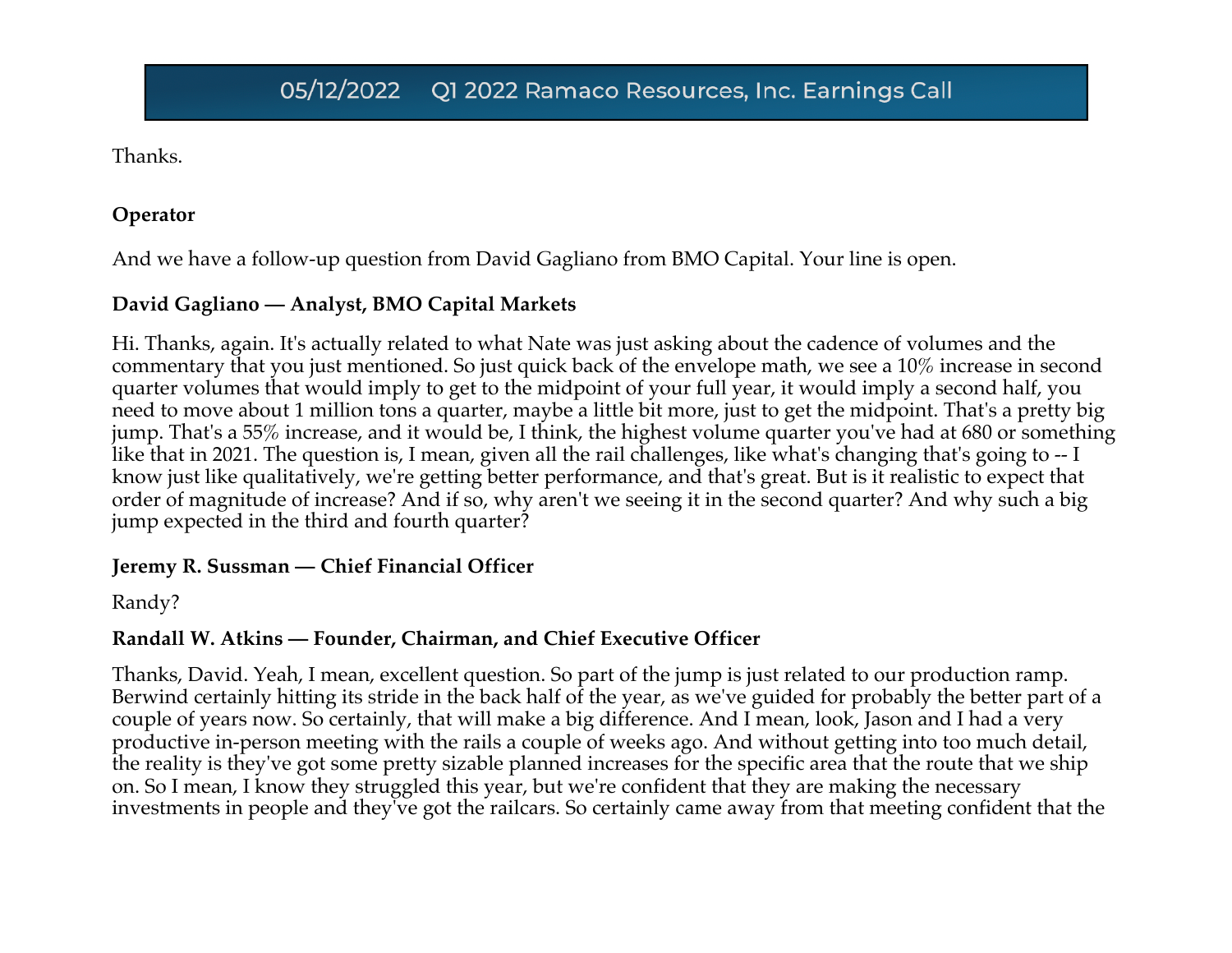plant ramp in the back half of the year is certainly doable. So we feel pretty good about where things are at right now.

#### **David Gagliano — Analyst, BMO Capital Markets**

Okay. Understandable. And in terms of just back on the capital allocation, obviously, the focus is on buybacks. And I mean a nice -- in this environment, we know how long if you'll last, but obviously, quite a bit of free cash flow generation and buyback almost in our numbers, more than 50% of the free float in the next year. So the question just hypothetically, I guess, is there a limit on how much stock Ramaco would want to buy back? And how do you balance that with liquidity?

#### **Randall W. Atkins — Founder, Chairman, and Chief Executive Officer**

Well, I think you kind of asked a couple of questions at the same time. So first of all, of course, we're not going to make up our mind on what the buyback would look like if indeed we go forward with one until we get to that point, which is going to be toward the fourth quarter. Secondly, that will be dictated certainly in terms of size by a perception of where we see the stocks trading. Obviously, if we think it's trading at a discount, we would probably argue to ourselves that, that's a good use of our cash to buy an undervalued asset. And in terms of the amount of cash that we'd like to throw at it, the reason why I have suggested we'd like to get to the end of the year to see where we look is to obviously see what that amount looks like and then we can determine from there, what percentage is and how much of that we'd like to spend for an investment in our own stock. So that's kind of the way we look at it.

#### **David Gagliano — Analyst, BMO Capital Markets**

Okay. That's helpful. And just to round out that question, I know I asked this in the past, but why not -- or what's the -- would you consider a special dividend in addition to buybacks to kind of help balance that liquidity question, or is it still all buybacks?

#### **Randall W. Atkins — Founder, Chairman, and Chief Executive Officer**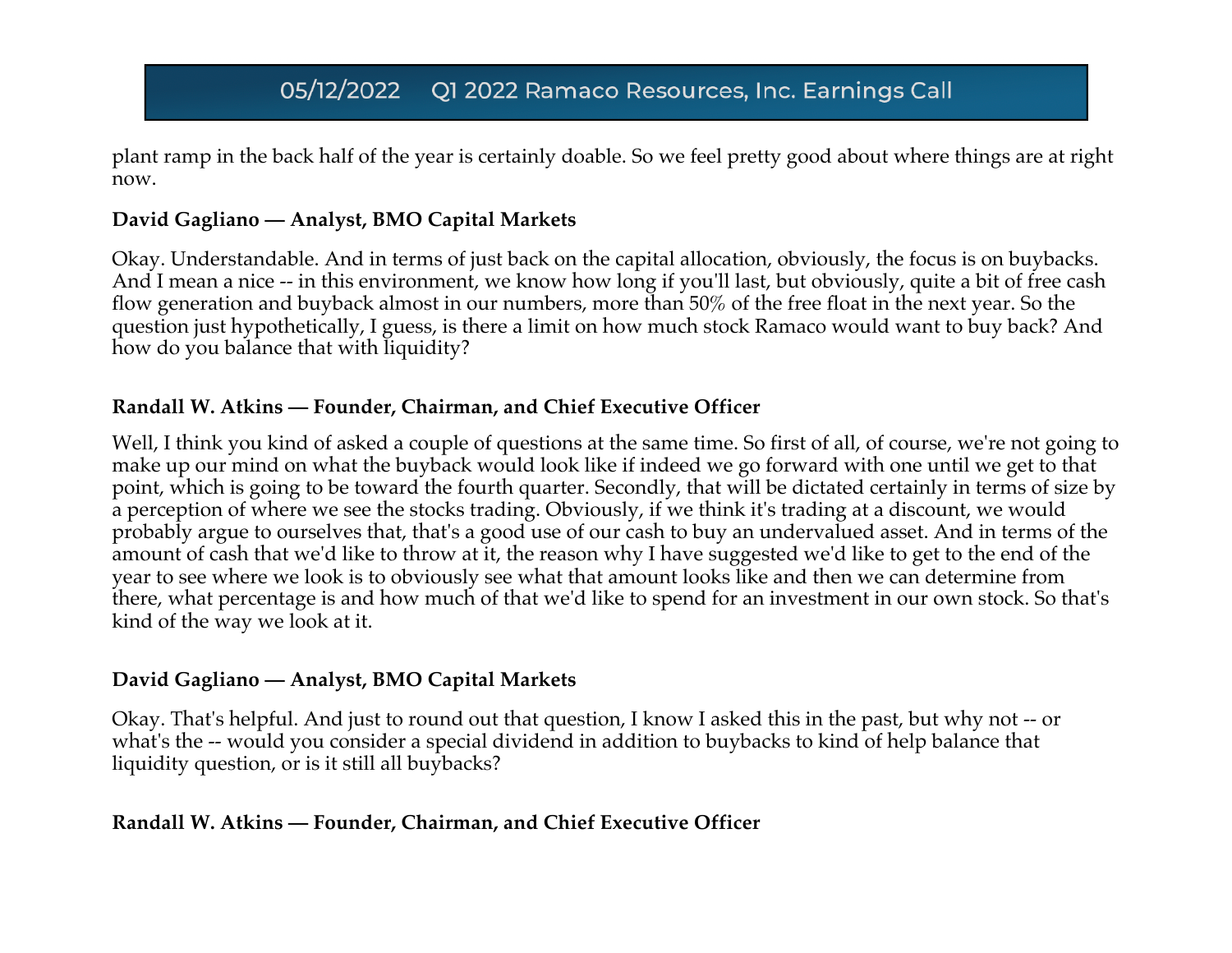Well, I think at this point, the way I'm looking at the market, you've seen a couple of companies that did massive special dividends and massive buybacks and their stock is now trading lower than it was before they announced it. So that doesn't strike me as something that is a path that I want to rush into.

So other than the fact that we would like to return cash to shareholders, we'll consider whatever is the best route to do so, whether we think in a gradual increase in the base dividend is appealing to long-term investors, because it implies a certain stability as well as a steadier benchmark for them to do their own planning for. Special dividends should be perhaps regarded as indeed what they're named special for circumstances that don't happen very often. We hope to be in a position as we're doubling our size over the next few years to be in a position to look at that more often than not. And we'll, again, make it an investment decision as to whether we think buying back stock makes more sense than simply giving cash out to shareholders, but we're not going to handicap that at this point.

#### **David Gagliano — Analyst, BMO Capital Markets**

Okay. Thanks for the answer.

### **Randall W. Atkins — Founder, Chairman, and Chief Executive Officer**

Thank you.

### **Operator**

Thank you. We have reached the end of our Q&A session. I would now like to hand the conference back to Mr. Randall Atkins for the closing remarks.

#### **Randall W. Atkins — Founder, Chairman, and Chief Executive Officer**

Great. Well, once again, thanks everyone for the interest in us. We look forward to the next quarter and to, as I said earlier, printing a record year, and we'll speak in another few months. Take care.